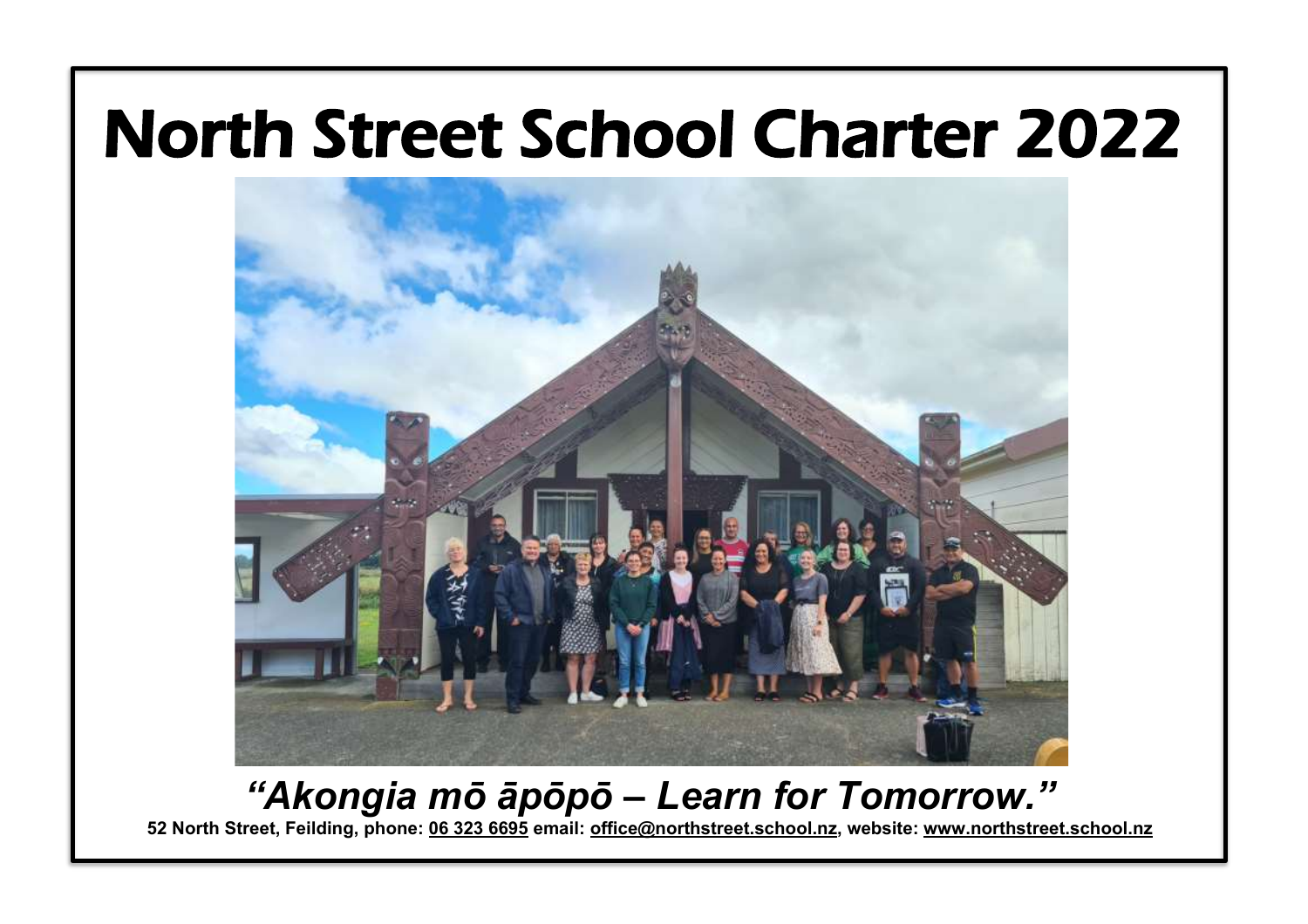# **About**

North Street School is situated in the Manawatu, in the friendly town of Feilding. Our school enjoys the richness of a diverse and supportive community. North Street School is a decile 3 full primary school, twenty minutes from Palmerston North and has a roll of approximately 350 students. 50.8% identify as Māori, 7.4% Pasifika, 3.4% Asian, 38.2% European.

We have five teaching teams, consisting of 17 classrooms; six of these classes operate in Māori immersion education and across years 1-8. We have a Technology centre catering for Year 4-8. Classes are of a collaborative nature, which allow for flexibility and targeted group teaching to occur. We care about student well-being and aim to be a school where quality relationships underpin our open and caring approach. We are very proud of strong links with our Māori community and celebrate the opportunities we offer across the school in Te Reo Maori and links to Te Ao Maori

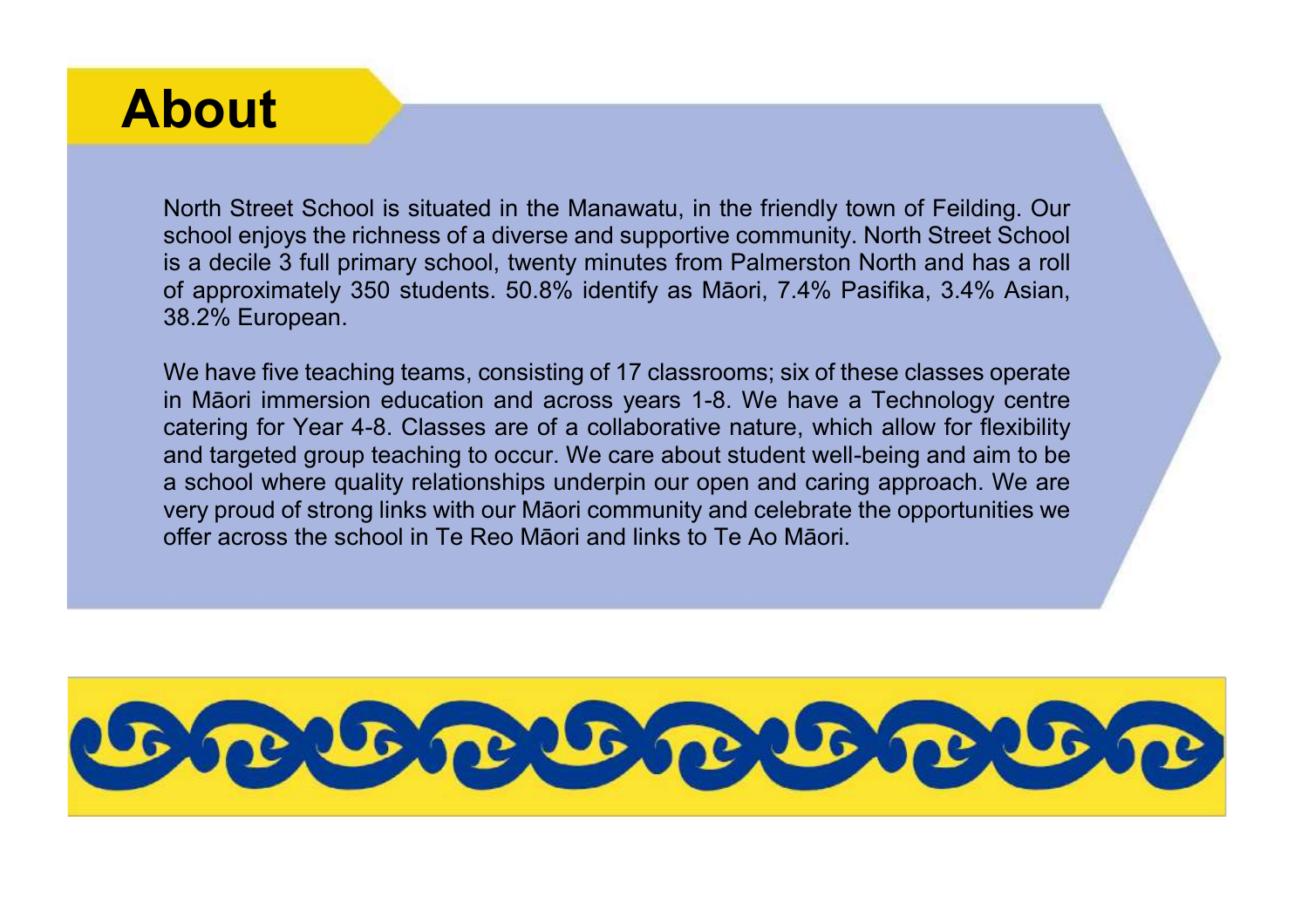## **NORTH STREET SCHOOL CHARTER 2022**

### **VISION**

Our "VISION" is "A North Street Student is a Positive. Connected, Engaged, Explorer of their own Learning."

#### **MISSION STATEMENT**

Akongia mō āpōpō. 'Learning for tomorrow'.

The school motto calls us to look to the future and to have learning as our focus

### **NATIONAL PRIORITIES**

Literacy Pūtajao/Science Pāngarau/Mathematics Māori student achievement, te reo matatini (pānui, tuhituhi, kōrero) **Special Needs Education** Digital fluency.

## **WE VALUE:**

Empowering learners to lead their own learning to reach their full potential. Inclusion, confidence, self-efficacy and success for all. **Community Engagement.** Key Competency Attributes. Well-rounded and capable students, able to be positive citizens in society. Safe and caring learning environments where students are included as part of the learning process. Culturally responsive teaching practices.

## **SCHOOL VALUES**

North Street School is led by the REACH values. This is integrated within our vision, NZC, Inquiry focus and is also evidenced through the **Key Competencies.** 

Respect **Excellence** Acceptance Creativity Honesty

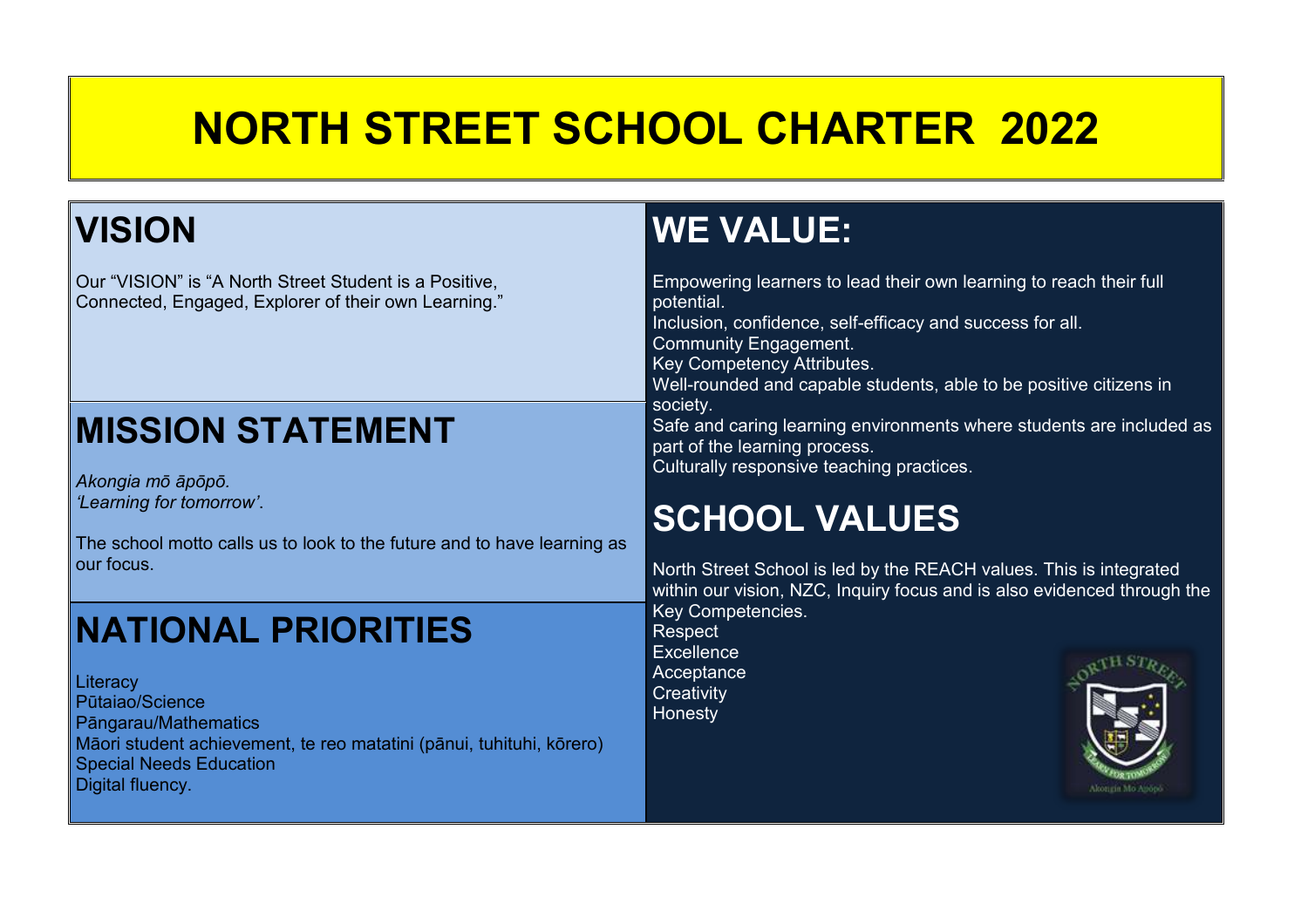# **NSS REACH VALUES**

| Respect<br>Whakaute                  | "I share my ideas"<br>"I ask others to join in with my learning"<br>"I talk about my learning"<br>"I include others"                                                              | Key Competency:<br>Participating &<br>Contributing | Question<br>To be able to evaluate, not always<br>accept answers as being right<br>Stimulating wonder, awe,<br>contemplation<br>Seek to know more, gain knowledge                      |
|--------------------------------------|-----------------------------------------------------------------------------------------------------------------------------------------------------------------------------------|----------------------------------------------------|----------------------------------------------------------------------------------------------------------------------------------------------------------------------------------------|
| Excellence<br>Hiranga Ake            | "I am keen to learn"<br>"I have a can-do attitude"<br>"I can set my own goals"<br>"I can make a plan to help with my learning"<br>"I set myself high standards"                   | Key Competency:<br>Managing Self                   | <b>Reflection</b><br>Feedback/ feed forward/next steps<br>Looking at myself-how did I get here?<br>Changes I can make-behaviour,<br>attitude                                           |
| Acceptance<br><b>Ngāwaritia</b>      | "I love challenges"<br>"I try to lead others and show the way"<br>"I search for people I can follow to be an even<br>better learner"<br>"I can learn by working hard on my own"   | Key Competency:<br>Managing Self                   | <b>Resilience</b><br>Never give up<br><b>Risk takers</b><br>Not being afraid to fail<br>Bounce back                                                                                    |
| Creativity<br><b>Hinengaro Auaha</b> | "I think creatively"<br>"I think about all the possibilities"<br>"I show my thinking using language and<br>symbols"<br>"I share my thinking and learning in words and<br>numbers" | Key Competency:<br>Thinking                        | <b>Curiosity</b><br>'I wonder?' - having wonderings<br><b>Taking risks</b><br>Safe environment<br>Exploring developing imagination<br>Problem solve<br>Challenges - seek new knowledge |
| Honesty<br>Whakawhirinaki            | "I tell the truth"<br>"I show honest endeavour"<br>"I am honest to myself and my learning"<br>"I am self-aware"<br>"I am responsible for my own thoughts and<br>actions"          | Key Competency:<br>Thinking                        | Mindful<br>Self-aware<br>Think about thinking<br>Actions and behaviour<br>Consider others around you<br>Consider surroundings                                                          |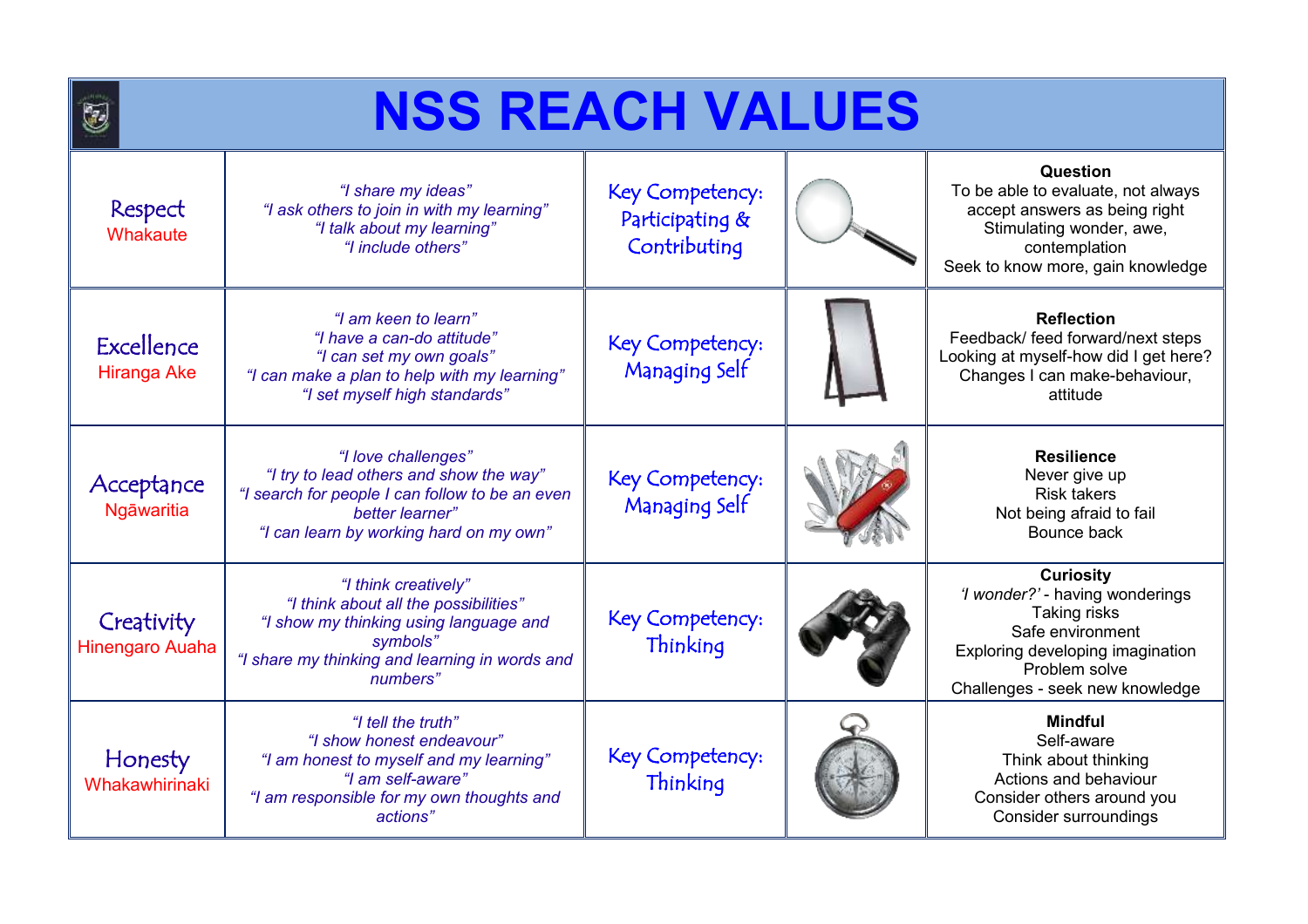## **CULTURAL DIVERSITY AND M ƖORI DIMENSION**

The Board and staff at North Street School are continually working towards developing and maintaining an ethos that reflects New Zealand's cultural diversity and in particular, the unique position of Maori as Tangata Whenua. We achieve this through:

- School policy and curriculum delivery
- The leadership of our Māori Curriculum Team
- Whānau Engagement
- Programmes in Tikanga, Te Reo and Kapa Haka
- Staff development through
	- Kāhui Ako
	- partnership with local iwi and,
	- Core Education
- Culturally Responsive Pedagogy

The principles of Ka Hikitia and Tātaiako are interwoven throughout teaching and learning and are implicit within the REACH Values. We respect and value the support and knowledge that our whānau bring with them as part of our school.

In 2021:  $50.34\%$  of NSS students identified as Maori.







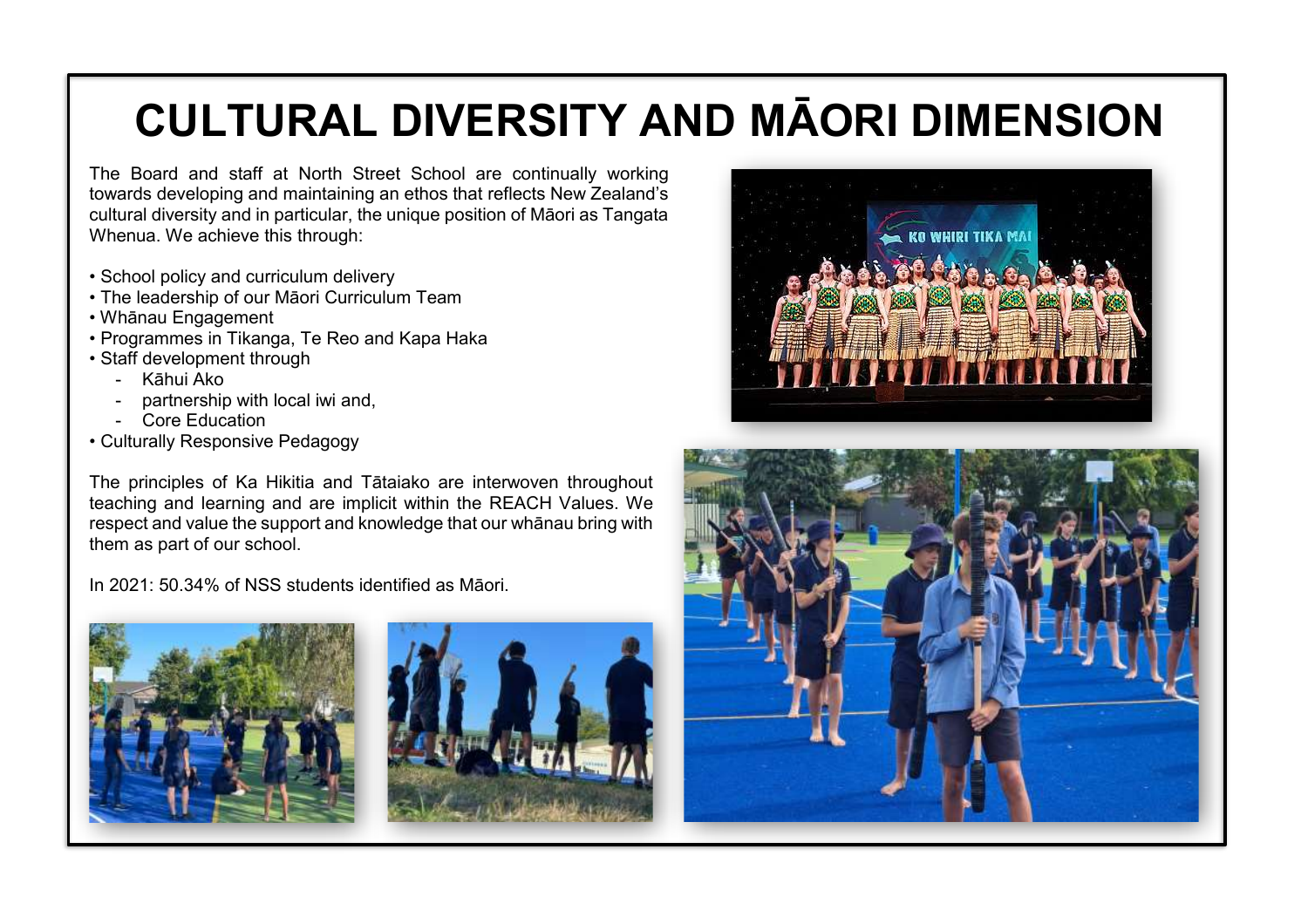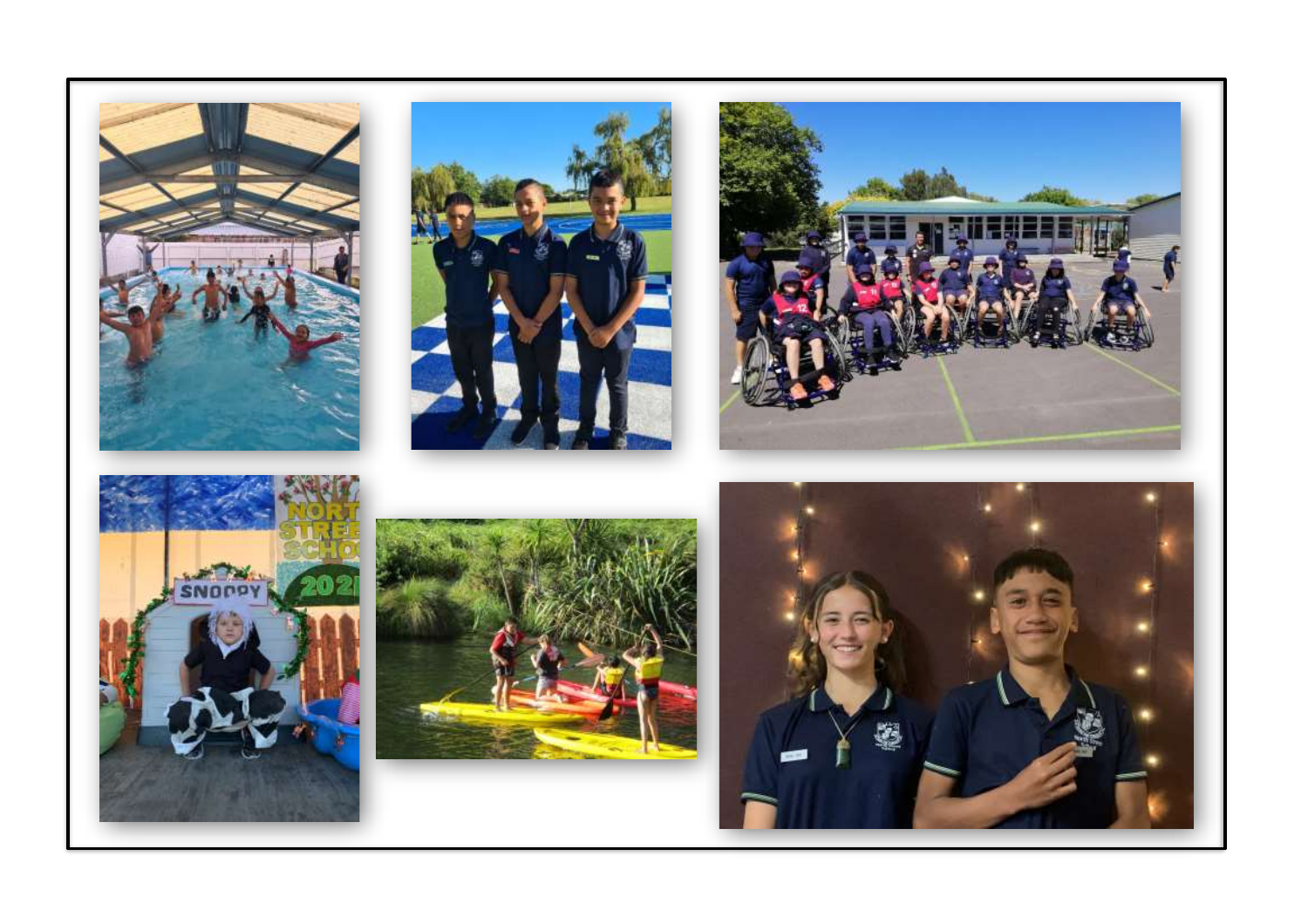#### **NORTH STREET SCHOOL STRATEGIC PLAN 2022-2024**

| <b>Improving Student's Learning and</b>                                                                                                                                                                                                                                                                                                                                                                                                                                                                                                                                                                                                                                                                                                                                                                                                                                                                                                                                                                                                                                                                                                                                                                                                                                                                                                                                                                                                                                                                                                                                                       | <b>Delivering a Quality</b>                                                                                                                                                                                                                                                                                                                                                                                                                                                                                                                                                                                                                                                                                                                                                                                                                                                                                                                                                                                                                                                                                                                                                                                                            | <b>School Organisation</b>                                                                                                                                                                                                                                                                                                                                                                                                                                                                                                                                                                                                                                                                                                                                                                                                                                                                                                                                                                                                                                                                                                                                                                                                                                                                                                                                                                                                                                                                                                                                                    |
|-----------------------------------------------------------------------------------------------------------------------------------------------------------------------------------------------------------------------------------------------------------------------------------------------------------------------------------------------------------------------------------------------------------------------------------------------------------------------------------------------------------------------------------------------------------------------------------------------------------------------------------------------------------------------------------------------------------------------------------------------------------------------------------------------------------------------------------------------------------------------------------------------------------------------------------------------------------------------------------------------------------------------------------------------------------------------------------------------------------------------------------------------------------------------------------------------------------------------------------------------------------------------------------------------------------------------------------------------------------------------------------------------------------------------------------------------------------------------------------------------------------------------------------------------------------------------------------------------|----------------------------------------------------------------------------------------------------------------------------------------------------------------------------------------------------------------------------------------------------------------------------------------------------------------------------------------------------------------------------------------------------------------------------------------------------------------------------------------------------------------------------------------------------------------------------------------------------------------------------------------------------------------------------------------------------------------------------------------------------------------------------------------------------------------------------------------------------------------------------------------------------------------------------------------------------------------------------------------------------------------------------------------------------------------------------------------------------------------------------------------------------------------------------------------------------------------------------------------|-------------------------------------------------------------------------------------------------------------------------------------------------------------------------------------------------------------------------------------------------------------------------------------------------------------------------------------------------------------------------------------------------------------------------------------------------------------------------------------------------------------------------------------------------------------------------------------------------------------------------------------------------------------------------------------------------------------------------------------------------------------------------------------------------------------------------------------------------------------------------------------------------------------------------------------------------------------------------------------------------------------------------------------------------------------------------------------------------------------------------------------------------------------------------------------------------------------------------------------------------------------------------------------------------------------------------------------------------------------------------------------------------------------------------------------------------------------------------------------------------------------------------------------------------------------------------------|
| <b>Achievement</b>                                                                                                                                                                                                                                                                                                                                                                                                                                                                                                                                                                                                                                                                                                                                                                                                                                                                                                                                                                                                                                                                                                                                                                                                                                                                                                                                                                                                                                                                                                                                                                            | <b>Learning Environment</b>                                                                                                                                                                                                                                                                                                                                                                                                                                                                                                                                                                                                                                                                                                                                                                                                                                                                                                                                                                                                                                                                                                                                                                                                            | and Structure                                                                                                                                                                                                                                                                                                                                                                                                                                                                                                                                                                                                                                                                                                                                                                                                                                                                                                                                                                                                                                                                                                                                                                                                                                                                                                                                                                                                                                                                                                                                                                 |
| • All students are successfully able to access the<br>New Zealand Curriculum as evidenced by achievement<br>in relation to the Curriculum Levels in Reading, Writing<br>and Mathematics.<br>Curriculum support programmes are:<br>• PLD in Writing/Coaching (new teachers) C21 adviser.<br>• Target and priority learners identified in Literacy and<br>Numeracy.<br>• Reading Recovery and Early Literacy support.<br>• Provision of gifted and talented (extension)<br>opportunities in Mathematics, Literacy, Technology,<br>Science and Arts, Leadership.<br>• Key competencies drive both student and teacher<br>Inquiry.<br>• Develop and implement the children's capacity to use<br>their 'Backpack for Learning' key learning principles.<br>• Special Education Provision: Students with special<br>needs are supported in their learning so that they can<br>progress in relation to the NZC and fully participate in<br>and contribute to the school and their community<br>environment-supported by LSC and outside agencies.<br>• Further develop inclusive practice in school, provide<br>PD for teachers/Aides around neuro-diverse students.<br>• Māori Student Achievement:<br>• continue implementing Tātaiako competencies<br>across the curriculum.<br>• provide opportunities for Māori student<br>engagement and success as Māori through the<br>annual review of our Maori Student Achievement<br>Data.<br>• Develop and implement Kauwhatatanga<br>• Student achievement goals focused on accelerating<br>achievement in the area of Writing and Kāhui Ako<br>qoals. | <b>Learning Programmes and Teaching Delivery</b><br>• Whole school behaviour management and<br>philosophy, reviewed and developed through PB4L<br>school wide, values, KC's, mission and vision.<br>• Continue Philosophy for Children (P4C) school wide.<br>Continue to develop Tier 2 PB4L interventions to<br>support students in class and school.<br>• Curriculum foci in Literacy, Māori, Digital Technology<br>• Develop and implement the children's capacity to use<br>their 'Backpack for Learning'.<br>• Technologies are actively used and reflected upon to<br>support learning-resources updated yearly.<br>• Teachers will work collaboratively to share, and<br>learn from 'best practice' done through ongoing<br>'Coaching' partnerships.<br>• Continuing to develop staff, students and parents<br>use of ICT to support teaching and learning and<br>communication between home and school.<br>• Strengthen and promote family and whānau<br>partnerships with an appreciation of the cultural<br>diversity of our school community.<br>• Provision of enrichment opportunities in Sport, the<br>Arts, Technology and Culture.<br>• Development of a cultural narrative linked to the<br>whenua and local tikanga. | Property<br>• Action the 10 year property plan.<br>• Continue to develop an outdoor learning environment<br>with the completion of a waterway.<br>• PB4L signage with NS Explorers developed.<br>• Develop optimal learning environments.<br>• Implementation of cyclical maintenance – painting.<br>• Investment in furniture for innovative learning<br>environments.<br>• Develop the library block into a Modern learning hub<br>that includes STEAM activities.<br><b>Health and safety</b><br>• Students will experience the benefits of being<br>healthy, connected and supported.<br>• Provide opportunities for tamariki to live active and<br>healthy lifestyles through partnership with Sport<br>Manawatu, MOH and MOE.<br>• Participation in our Feilding District's Kāhui Ako<br>shared achievement challenges.<br>• Provide teachers with adequate learning and<br>admin support for systems and processes.<br>• Performance management targeting teachers'<br>professional needs through implementation of the<br>professional growth cycle.<br><b>Finance</b><br>• Budgets cater for resources, professional<br>development and general school running costs.<br>• Ensured there are sustained funds to support the<br>strategic direction of the school.<br><b>Evaluation</b><br>• Maintain a focus of on-going self review.<br>• Professional growth cycle in ways that will best meet<br>the needs of both teachers and learners.<br>Community<br>• Knowledge of current educational practise is<br>developed through regular information and whānau hui. |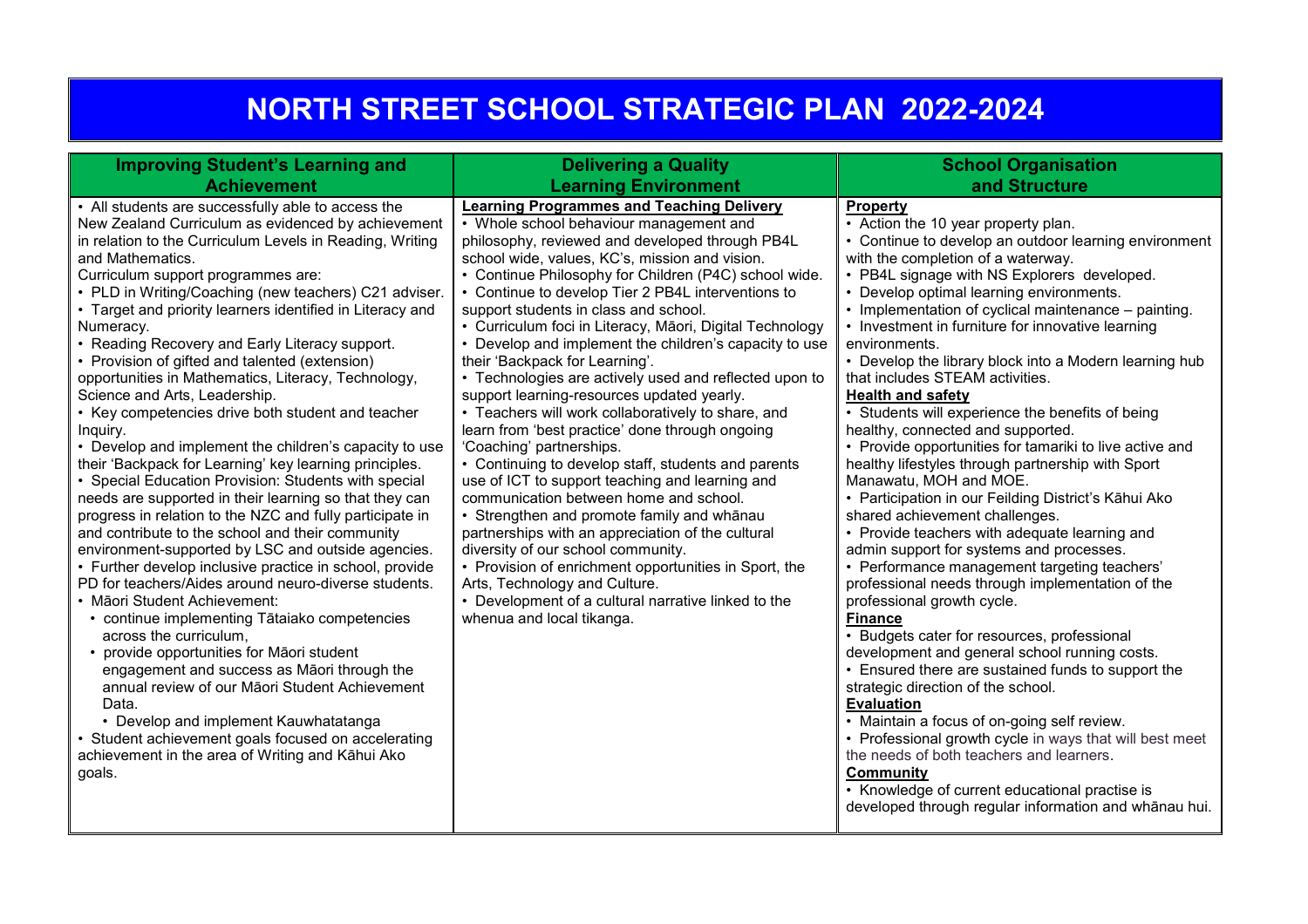#### **NORTH STREET SCHOOL ANNUAL PLAN 202 2**

| <b>Teaching and Learning Programme</b>                                                                                                                                                                                                                                                                                                                                                                                                                                                                                                                                                                                                                                                                                                                                                                                                                                                                                                                                                                                                                                                                                                                                                                                                                                                                                                                                                                                                                                                                                                                                                                                                                                                                                                                                                                                                                                                 |                                                                                                                                                                                                                                                             |                                                                                                                                                                                                                                                                                                                                                                                                                                                                                                                                                                                                                                                                                                                                                                                                                                                                                                                                                                                                                                                                                                                                                                                | <b>Professional Development</b>                                                                                                                                                                                                   |
|----------------------------------------------------------------------------------------------------------------------------------------------------------------------------------------------------------------------------------------------------------------------------------------------------------------------------------------------------------------------------------------------------------------------------------------------------------------------------------------------------------------------------------------------------------------------------------------------------------------------------------------------------------------------------------------------------------------------------------------------------------------------------------------------------------------------------------------------------------------------------------------------------------------------------------------------------------------------------------------------------------------------------------------------------------------------------------------------------------------------------------------------------------------------------------------------------------------------------------------------------------------------------------------------------------------------------------------------------------------------------------------------------------------------------------------------------------------------------------------------------------------------------------------------------------------------------------------------------------------------------------------------------------------------------------------------------------------------------------------------------------------------------------------------------------------------------------------------------------------------------------------|-------------------------------------------------------------------------------------------------------------------------------------------------------------------------------------------------------------------------------------------------------------|--------------------------------------------------------------------------------------------------------------------------------------------------------------------------------------------------------------------------------------------------------------------------------------------------------------------------------------------------------------------------------------------------------------------------------------------------------------------------------------------------------------------------------------------------------------------------------------------------------------------------------------------------------------------------------------------------------------------------------------------------------------------------------------------------------------------------------------------------------------------------------------------------------------------------------------------------------------------------------------------------------------------------------------------------------------------------------------------------------------------------------------------------------------------------------|-----------------------------------------------------------------------------------------------------------------------------------------------------------------------------------------------------------------------------------|
| <b>Teaching and Learning Programmes Development</b><br>• Our students will develop into positive, connected and engaged explorers of their<br>learning trough programs such as P4C and PB4L.<br>• Teacher Effectiveness in Mathematics, Literacy and Te Reo.<br>• The continued implementation of the Learning Support Coordinator model with<br>support from Ministry and Kāhui Ako.<br>• Review and implement the current inquiry model and process to focus on the Key<br>Competencies and to develop students' capacity to use their 'Backpack for<br>Learning.'<br>• Develop and strengthen collaborative learning models to enhance student<br>learning.<br>• Provision of greater outdoor education opportunities through school camps,<br>William Pike programme and community-based learning opportunities.<br>• The Reading Recovery Programme continued. With Early Literacy Support<br>initiative.<br>· Staff development groups including: Te Reo/Tikanga/Te Tiriti o Waitangi<br>developed school wide.<br>• Resource teacher of Literacy supporting class programs<br>• Enhance engagement and student ownership of learning through the use of Digital<br>Technologies, STEAM programme, NSS Year 7/8 Technology programme and an<br>Inquiry approach to learning.<br>• Continue to refine learning support programmes detail Teacher Aide duties.<br>• Implementation of a school wide programme for G.A.T.E students – through<br>'MindPlus', ensuring priority students have appropriate support, extension and<br>enrichment opportunities.<br>• Development of student agency - continued focus on student problem solving<br>skills in social situations. and development of leadership roles.<br>• Provision of enrichment opportunities in Sport, the Arts, Technology and Culture.<br>· ICT/Māori - see plans.<br>• Continue teaching 'The Code' school wide. |                                                                                                                                                                                                                                                             | Human resources, Staffing, Professional Development, Performance Management<br>• Continue funding to support at risk learners with Literacy and Mathematics<br>support.<br>• Staff development in Coaching and Writing, Māori and Digital Technology.<br>• Writing training through the Writing Team and PLD facilitator.<br>• Training related to effective teaching practice, shared through staff meetings,<br>observations, feedback and inquiries.<br>• Development of the Professional Growth Cycle.<br>Through the unpacking of the Professional Growth Cycle - developing effective<br>practice in relation to the Standards and the Code.<br>• PB4L training provided to staff through staff meetings or in team meetings.<br>Embedding of tier 2 PB4L.<br>• P4C PLD designed to enable teachers to begin facilitating philosophical inquiry in<br>the classroom. New teachers receive P4C training from team leader.<br>• Development of our responsive school culture through staff professional learning<br>with a focus on Te Tiriti, Māori History. Shared cultural experience through Noho<br>Marae.<br>• Support the establishment of an aspirational culture. |                                                                                                                                                                                                                                   |
| <b>Finance</b>                                                                                                                                                                                                                                                                                                                                                                                                                                                                                                                                                                                                                                                                                                                                                                                                                                                                                                                                                                                                                                                                                                                                                                                                                                                                                                                                                                                                                                                                                                                                                                                                                                                                                                                                                                                                                                                                         | <b>Property</b>                                                                                                                                                                                                                                             | <b>Health and Safety</b>                                                                                                                                                                                                                                                                                                                                                                                                                                                                                                                                                                                                                                                                                                                                                                                                                                                                                                                                                                                                                                                                                                                                                       | <b>Review</b>                                                                                                                                                                                                                     |
| • Monitor expenditure to support charter<br>goals.<br>• Perform July/November Budget<br>Review.<br>• Whānau circle funds for the school<br>environment.<br>• Manage budget of 5ya teaching block                                                                                                                                                                                                                                                                                                                                                                                                                                                                                                                                                                                                                                                                                                                                                                                                                                                                                                                                                                                                                                                                                                                                                                                                                                                                                                                                                                                                                                                                                                                                                                                                                                                                                       | • Ensure a safe, welcoming, attractive<br>and well-resourced learning environment<br>which enhances learning opportunities.<br>• Complete 10YPP.<br>• Continue to develop an outdoor<br>learning environment with the<br>completion of the junior waterway. | • Continue reviewing H & S systems<br>(People Safe Plans), appliance checks<br>• Life Education / Positive Puberty<br>• Camp / EOTC programme.<br>• Breakfast in Schools/ Eat up<br>• Continue 'Healthy Lunches in<br>Schools', review.                                                                                                                                                                                                                                                                                                                                                                                                                                                                                                                                                                                                                                                                                                                                                                                                                                                                                                                                        | • Health and safety systems.<br>• Reporting to parents format.<br>• School procedures and policies<br>through 'SchoolDocs'.<br>• Strengthening of Board governance<br>through the implementation of Board<br>self-review in 2022. |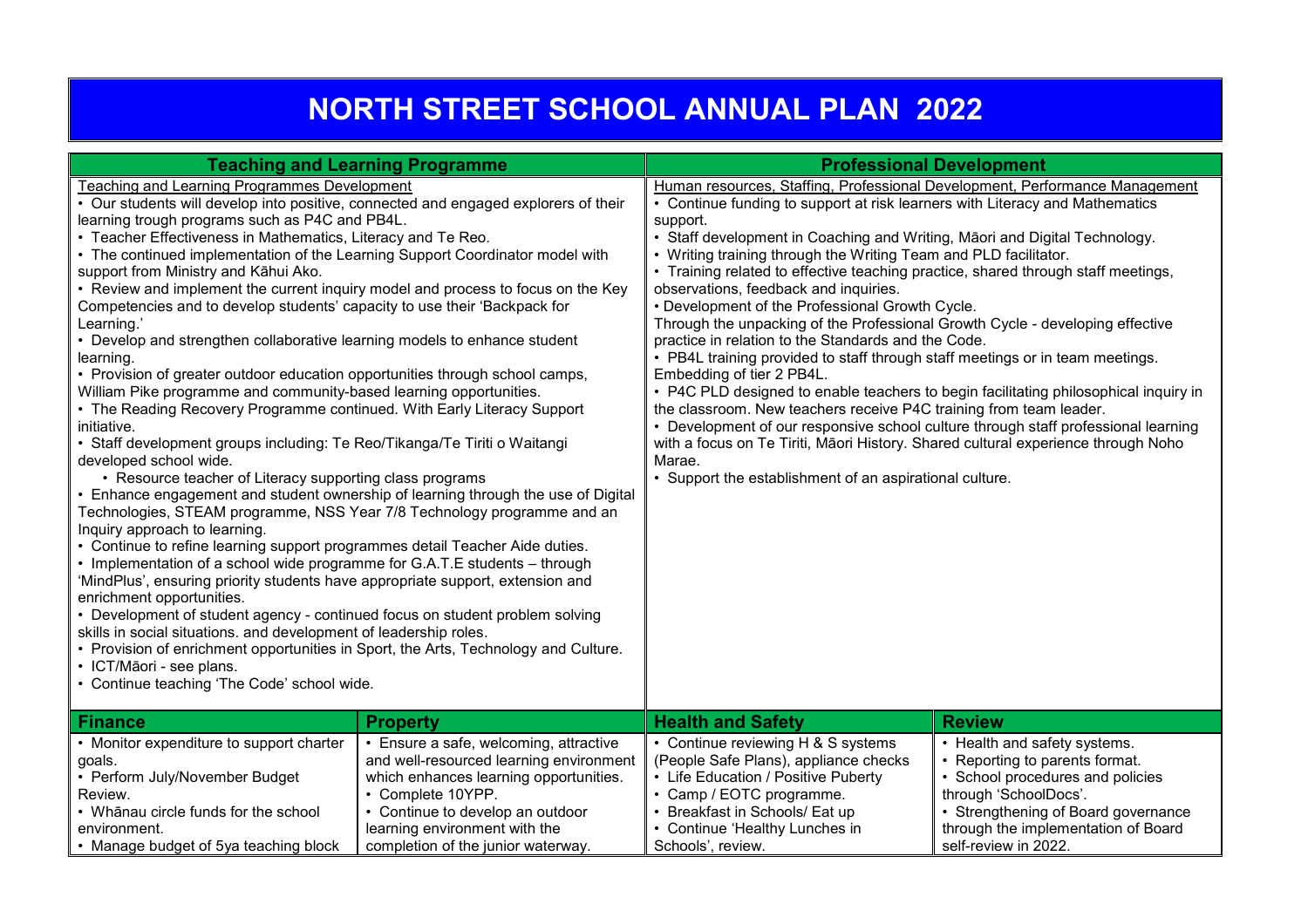| renovations and new 10ypp.<br>• Invest in eLearning initiatives.                                                                                                                                                                                                                                                                                                                                                                                                                                                                                                                                                                                                                                                                                                                                                                                                                                                                                                             | • PB4L signage with NSS Explorers<br>developed. Make Archie and Aroha<br>visible.<br>• Implementation of cyclical<br>maintenance - painting continued.<br>• Investment in furniture for innovative<br>learning environments (new classes).<br>• Commence upgrade of Rooms 15-16<br>Installation of heat pumps where<br>needed Rm15.<br>Cycle fitness track. | • Focus on Well-being, Kids Can - food<br>and clothing.<br>• Plant to Plate, Healthy Nutrition and<br>Junior and Senior green teams<br>developed.<br>• Youth line, Dragonflies Programme,<br>Big Brother / Big Sister.<br>• Environmental Kitchener Park<br>programme.<br>• Continue use of specialists in physical<br>education and Elite sport groups.<br>• Appoint a Hauora leader to lead well-<br>being of staff.                                                                                                                                                                                                                                                                                                                                                                                                     | • Student engagement and wellbeing<br>survey in Term1 as a follow up to the<br>Kāhui Ako survey first initiated.<br>• Continue to strengthen the House<br>system which is based on our Reach<br>values.<br>New leadership program with<br>$\bullet$<br>new 2022 student leaders.<br>Review CAAP Plan. |  |
|------------------------------------------------------------------------------------------------------------------------------------------------------------------------------------------------------------------------------------------------------------------------------------------------------------------------------------------------------------------------------------------------------------------------------------------------------------------------------------------------------------------------------------------------------------------------------------------------------------------------------------------------------------------------------------------------------------------------------------------------------------------------------------------------------------------------------------------------------------------------------------------------------------------------------------------------------------------------------|-------------------------------------------------------------------------------------------------------------------------------------------------------------------------------------------------------------------------------------------------------------------------------------------------------------------------------------------------------------|----------------------------------------------------------------------------------------------------------------------------------------------------------------------------------------------------------------------------------------------------------------------------------------------------------------------------------------------------------------------------------------------------------------------------------------------------------------------------------------------------------------------------------------------------------------------------------------------------------------------------------------------------------------------------------------------------------------------------------------------------------------------------------------------------------------------------|-------------------------------------------------------------------------------------------------------------------------------------------------------------------------------------------------------------------------------------------------------------------------------------------------------|--|
|                                                                                                                                                                                                                                                                                                                                                                                                                                                                                                                                                                                                                                                                                                                                                                                                                                                                                                                                                                              |                                                                                                                                                                                                                                                                                                                                                             | • Well-being focus for students<br>alongside Kāhui Ako initiatives.<br><b>Reflecting New Zealand's Cultural Diversity</b>                                                                                                                                                                                                                                                                                                                                                                                                                                                                                                                                                                                                                                                                                                  |                                                                                                                                                                                                                                                                                                       |  |
| <b>Partnership with the Community</b><br>• Communication : Regular newsletters will update parents on school information<br>and activities on Facebook (Team FB), emails, Skool Loop, Seesaw, Class Dojo and<br>the school website.<br>• Consultation: Parent interviews beginning of year goal setting, Student led<br>Conferences, reports and regular whānau hui school wide, parent curriculum<br>evenings eg Decodable text.<br>• New entrant pre-enrolment interviews/transition programme.<br>• Develop shared goals/aspirations from beginning of year.<br>• Identify barriers to learning and source support through new appointed LSC.<br>• Greater involvement of agencies in support of students including improved<br>coordination between the school and agencies.<br>• P4C school wide supporting Team whānau hui and building whānau connections.<br>• Building relationships with Kāhui Ako including iwi, ECE and businesses through a<br>central website. |                                                                                                                                                                                                                                                                                                                                                             | • We are committed to the principles of Tātaiako and the cultural competencies;<br>Wānanga, Whānaungatanga, Manaakitanga, Tangata Whenuatanga and Ako<br>• Kapa Haka continued. Whole school, weekly junior and senior. Te Reo activities in<br>classrooms, and integration into team focus.<br>• Multi-cultural component in school wide Inquiries supporting Tikanga Māori.<br>• Focus on Māori/Pasifika cohort data within year groups and priority learners<br>tracking.<br>• Strengthening links with Māori communities through Whānau hui and celebrations.<br>Introduce new Pasifika program with outside facilitator.<br>• As part of the Feilding Districts Kāhui Ako we are committed to working<br>collaboratively with Kauwhata Iwi developing a cultural narrative linked to the<br>whenua and local tikanga. |                                                                                                                                                                                                                                                                                                       |  |
| More detailed plans to support our aims goals and targets are found within the ICT Plan, Māori Achievement Plan,<br>Annual assessment and professional learning overview. Board reports & CAAP plan.                                                                                                                                                                                                                                                                                                                                                                                                                                                                                                                                                                                                                                                                                                                                                                         |                                                                                                                                                                                                                                                                                                                                                             |                                                                                                                                                                                                                                                                                                                                                                                                                                                                                                                                                                                                                                                                                                                                                                                                                            |                                                                                                                                                                                                                                                                                                       |  |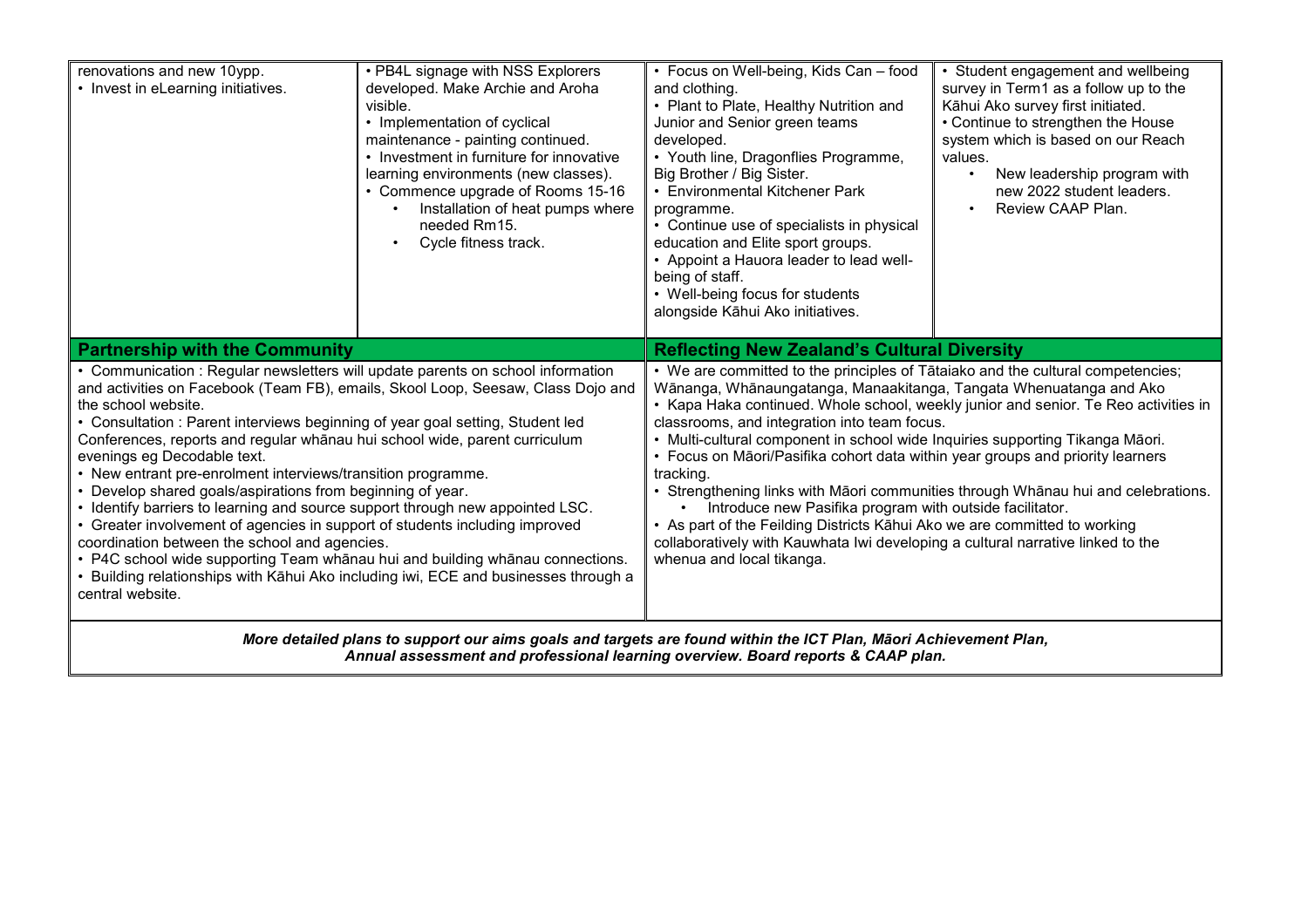#### **E -Learning 202 2**

<sup>"</sup>To develop and maintain effective reliable ICT infrastructure within the school to meet the evolving digital needs of students."

| PROFESSIONAL DEVELOPMENT                                                                                                                                                                                                                                                                                                                                                                                                                                                                                                                                                                                                                                                              | <b>COMMUNICATIONS</b>                                                                                                                                                                                                                                                                                                                                                                                                                                                                                                                                                                                                                                                                                                                                                                                                                                                                                | <b>TEACHING AND LEARNING</b>                                                                                                                                                                                                                                                                                                                                                                                                                                                                                                                                                                                                                                                                                                                                                                                                                                                                                                                                   |
|---------------------------------------------------------------------------------------------------------------------------------------------------------------------------------------------------------------------------------------------------------------------------------------------------------------------------------------------------------------------------------------------------------------------------------------------------------------------------------------------------------------------------------------------------------------------------------------------------------------------------------------------------------------------------------------|------------------------------------------------------------------------------------------------------------------------------------------------------------------------------------------------------------------------------------------------------------------------------------------------------------------------------------------------------------------------------------------------------------------------------------------------------------------------------------------------------------------------------------------------------------------------------------------------------------------------------------------------------------------------------------------------------------------------------------------------------------------------------------------------------------------------------------------------------------------------------------------------------|----------------------------------------------------------------------------------------------------------------------------------------------------------------------------------------------------------------------------------------------------------------------------------------------------------------------------------------------------------------------------------------------------------------------------------------------------------------------------------------------------------------------------------------------------------------------------------------------------------------------------------------------------------------------------------------------------------------------------------------------------------------------------------------------------------------------------------------------------------------------------------------------------------------------------------------------------------------|
| • There is an open, safe and collaborative culture for<br>whole school eLearning change and development<br>through the trial, reflecting and sharing of practices<br>and pedagogies that are directly informed by student<br>needs and supported by integrated online systems.<br>• ICT leader for 2022 will remain the same.<br>• Develop use of Google docs in all classes and<br>begin to look at Google Classroom where it is age<br>appropriate.<br>• Provide support for use of devices to continue to<br>build authentic integrated eLearning.                                                                                                                                 | Digital citizenship and cyber safety policy and<br>practices planned and implemented.<br>• Increasingly use digital technologies when sharing<br>with parents and community- school website, school<br>Facebook, Team Facebook, Class Dojo and Seesaw<br>and Skool Loop.<br>• Start to communicate Digital Citizenship to<br>parents/community and develop supportive<br>partnerships through emails, texts, surveys, Skool<br>Loop, the school website, Facebook, Messenger.                                                                                                                                                                                                                                                                                                                                                                                                                        | • Technologies are used appropriately to enable<br>students to critically reflect and manage their own<br>learning, as well as share their progress with the wider<br>community.<br>• Students will continue to use appropriate<br>technologies to develop and share their learning,<br>curate aspects of their work, and engage in self and<br>peer based reflection.<br>Explore Google Classroom.<br>• Curriculum integrates technologies responsively to<br>support authentic, higher-order, collaborative learning                                                                                                                                                                                                                                                                                                                                                                                                                                         |
| • Training and use of eTAP ongoing to analyse data<br>and display as graphs.<br>• Include eLearning within curriculum planning.<br>• Use digital technologies appropriately to support<br>higher order, collaborative teaching and learning<br>according to teacher capability and access of devices.<br>• PLD opportunities available for teachers at Te Papa,<br>Te Raranga Matihiko, ULearn to develop teacher<br>capability and student learning.<br>• Provision for developing teacher capability to use<br>Hapara Teacher Dashboard, to ensure safe internet<br>use of students.<br>• Explore and share apps/programmes that enhance<br>learning, with a main focus on writing. | <b>STRATEGIC DIRECTION/LEADERSHIP</b><br>• With staff and community engagement and<br>understanding; the School vision, strategic plan, and<br>policy describe how technologies will enhance<br>teaching and learning.<br>• Effective use of technologies are blended into<br>practices and processes across the school with<br>deliberate leadership, modelling and mentoring.<br>• Online Professional Growth Cycle and Teacher<br>Attestation is a cumulative, living document within<br>which teachers investigate, record and reflect upon<br>the way technologies can enhance both their own<br>and students' learning.<br>• Provision for PLD from outside agencies,<br>- ie ULearn, Te Raranga Matihiko, and Core.<br>Use of local community digital devices and<br>programmes available to staff. eg Local Library<br>resources.<br>• Investing in eLearning initiatives/licences and apps. | and teaching practices and pedagogies.<br>• Technologies continue to be updated to 21st<br>Century capabilities / Infrastructure.<br>• SMS actively used to support administrative<br>assessment and teaching and learning needs.<br>• Class environments combine spaces for both<br>virtual and physical learning.<br>- Classes to have a spread of digital devices<br>(BYOD and school owned) to enable all teachers<br>and students to engage in digital learning.<br>• Continue with 1:1 drive, but will have at least a 1:2<br>ratio by the end of 2022 in Years 5-8.<br>• Investing in eLearning initiatives.<br>• Provision to build teachers capabilities will be<br>developed in the following areas:<br>- Computational thinking for digital technologies.<br>- Designing and developing digital outcomes.<br>- Designing and developing materials outcomes.<br>- Designing and developing processed outcomes.<br>- Design and visual communication. |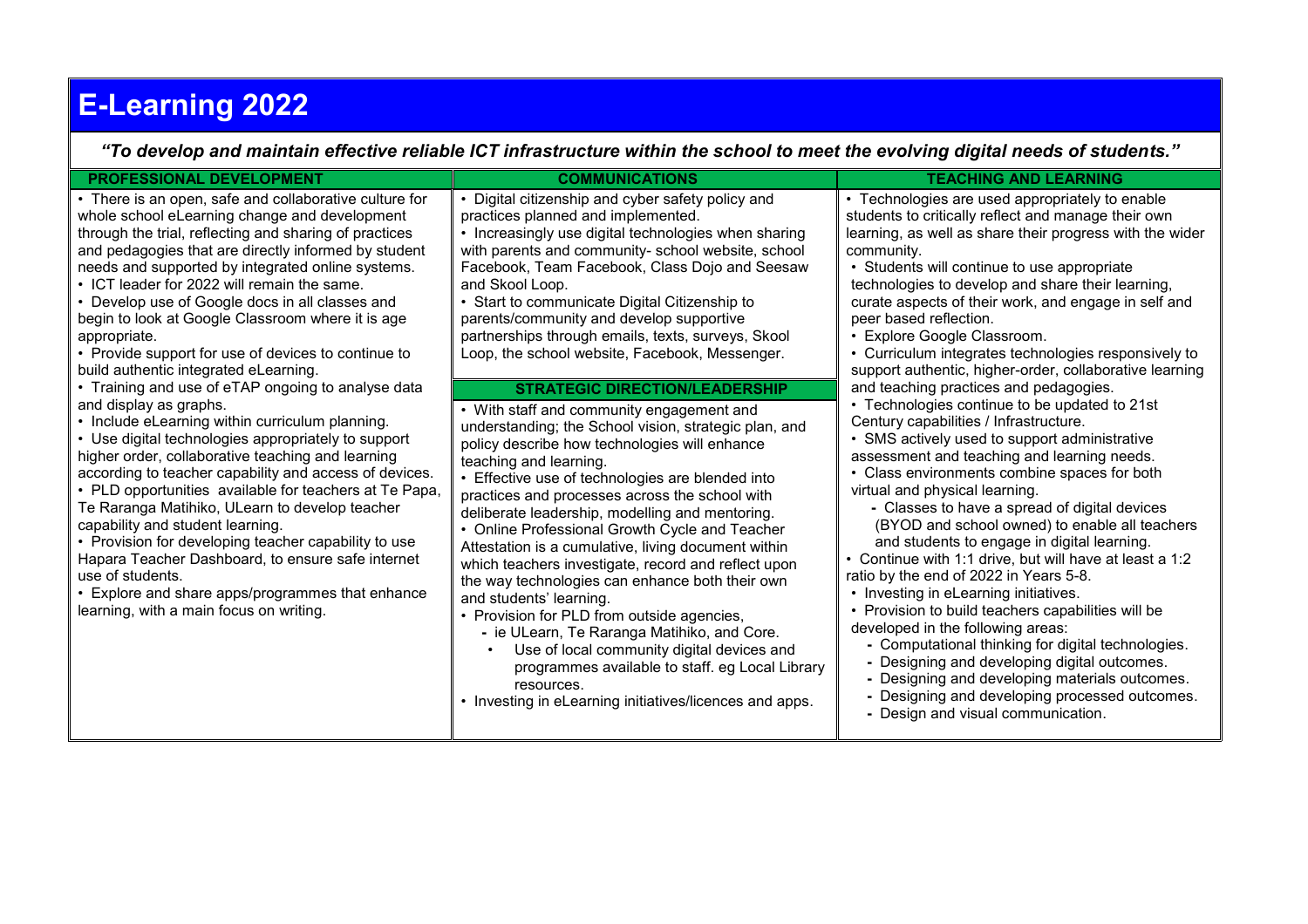#### **Mäori Achievement Plan 2022**

*"*Te Reo Māori is like our learners. Precious. We need to nurture and feed our learners so they can grow and be prepared for whāt *the future has installed. Every child has the right to walk in both worlds in Aotearoa and our individual growth in Te Reo Māori* opens the doors and encourages students to experience success."

| <b>Baseline Data</b><br>Reading: 2021 88.1% Māori are At or Above, 11.9% Māori are below/well below the expected curriculum level.<br>Writing: 2021. 85.7% Māori are At or Above, 14.3% Māori are below/well below the expected curriculum level.<br>Maths: 2021 84.0% Māori are At or Above, 16.0% Māori are below/well below the expected curriculum level.<br>Targets 2022<br>Māori students below/well below school wide in all curriculum areas.                                                                                                                                                                                                                                                                                                                                                                                                                                                                                                                                                                                                                                                                                                                        | <b>Te Tai Ao</b><br>· School wide termly Kaupapa.<br>• School waiata "Te Kei a te Kura" interwoven into<br>school values in Te Reo and Tikanga.<br>• We are committed to the principles of Tātaiako and<br>the cultural competencies - Wānanga,<br>Whānaungatanga, Manaakitanga, and Tangata<br>Whenuatanga.<br>· Bilingual signage.                                                                                                                                                                                                                                                                                                                                                                                                                                                                                                                                                                                                                                                                                                                                                                                                                                                     |                                                                                                                                                                                                                                                                                                                                                                                                                                                                                                                                                                                                                                                                                                                                                                                                                                                                                                  |
|------------------------------------------------------------------------------------------------------------------------------------------------------------------------------------------------------------------------------------------------------------------------------------------------------------------------------------------------------------------------------------------------------------------------------------------------------------------------------------------------------------------------------------------------------------------------------------------------------------------------------------------------------------------------------------------------------------------------------------------------------------------------------------------------------------------------------------------------------------------------------------------------------------------------------------------------------------------------------------------------------------------------------------------------------------------------------------------------------------------------------------------------------------------------------|------------------------------------------------------------------------------------------------------------------------------------------------------------------------------------------------------------------------------------------------------------------------------------------------------------------------------------------------------------------------------------------------------------------------------------------------------------------------------------------------------------------------------------------------------------------------------------------------------------------------------------------------------------------------------------------------------------------------------------------------------------------------------------------------------------------------------------------------------------------------------------------------------------------------------------------------------------------------------------------------------------------------------------------------------------------------------------------------------------------------------------------------------------------------------------------|--------------------------------------------------------------------------------------------------------------------------------------------------------------------------------------------------------------------------------------------------------------------------------------------------------------------------------------------------------------------------------------------------------------------------------------------------------------------------------------------------------------------------------------------------------------------------------------------------------------------------------------------------------------------------------------------------------------------------------------------------------------------------------------------------------------------------------------------------------------------------------------------------|
| <b>Manaakitanga</b>                                                                                                                                                                                                                                                                                                                                                                                                                                                                                                                                                                                                                                                                                                                                                                                                                                                                                                                                                                                                                                                                                                                                                          | <b>Wānanga and Ako</b>                                                                                                                                                                                                                                                                                                                                                                                                                                                                                                                                                                                                                                                                                                                                                                                                                                                                                                                                                                                                                                                                                                                                                                   | Whānaungatanga                                                                                                                                                                                                                                                                                                                                                                                                                                                                                                                                                                                                                                                                                                                                                                                                                                                                                   |
| • Aim to strengthen Kapa Haka in a culturally<br>responsive learning environment and to provide<br>opportunities for all akonga to engage in their language,<br>culture and traditional practices.<br>• To establish a junior year 1-4 team to operate<br>alongside our senior group. Participate at Te Pae<br>Tamariki.<br>• Māori role models promoted to support and enhance<br>Māori learners in particular Māori boys.<br>• Matariki and Community Engagement aim to establish<br>strong home-school partnerships where parents,<br>whānau, and communities are involved and supported<br>in students' learning.<br>· Te Wiki o te Reo Māori - Acknowledge, celebrate and<br>build stronger connections with local iwi and hapū<br>working with Kāhui Ako. Harness their knowledge of<br>Māori language, culture, and identity - Kauwhatatanga.<br>• Implement and strengthen cultural competencies for<br>all teachers. Promote a collaborative, inclusive and<br>supportive learning environment through PB4L/Bilingual<br>School Values.<br>• Value and develop competence in Te Reo and<br>Tikanga Māori.<br>• Implement the principles of Ka Hikitia and Tātaiako. | • Staff to demonstrate commitment to PLD of personal,<br>and professional practice through Te Ahu o Te Reo.<br>• Provision of improved opportunities to enable every<br>student to participate in Te Reo across curriculum.<br>• Strengthen and actively prioritise Māori learner<br>achievement including accelerated progress of Māori<br>learners achieving below / well below (Targets &MSL).<br>• To establish and maintain effective Professional<br>relationships focused on the learning and well-being of<br>all akonga - Tapa whā model.<br>• Continue to design, plan, use and implement a<br>relevant learning programme to develop Level 1-4<br>communication skills in te reo Māori and tikanga Māori.<br>• Scaffold Te Aho Arataki Marau curriculum guidelines<br>and learning Te Reo Māori in an English medium<br>school.<br>· Focus on Māori History (Te takanga o te wā), Tiriti o<br>Waitangi and its impact on NZ.- PLD from external<br>facilitators/curriculum lead.<br>· PLD on, Pepeha, Karakia, Waiata, Māori history, etc.<br>• Tu Manawa - Time to Train programme offered,<br>renamed to Pū Manawa Rahi.<br>• Localize curriculum with Kauwhata narratives. | 'Me titiro whakamuri kia anga whakamua.'<br>'We must look to the past to strive for the future.'<br>• Actively promote a learning culture which engages<br>diverse learners. Build a collection of staff/student<br>known waiata.<br>• Strengthen and maintain a healthy bicultural<br>partnership, alongside local iwi, hapū and whānau-<br>aligned with Kāhui Ako.<br>• Biannual Marae visits - school wide.<br>• Conceptualise, demonstrate and practice known<br>waiata and karakia, to promote an inclusive and<br>supportive learning environment.<br>• Build cultural capacity with teachers and students<br>around identity, awareness and connectedness.<br>• Develop relationships through working with Kāhui<br>Ako.<br>• Continue with whanau group to engage parents<br>and community into school -working with Maori<br>Committee.<br>• Nurturing a relationship with Kōhanga Reo. |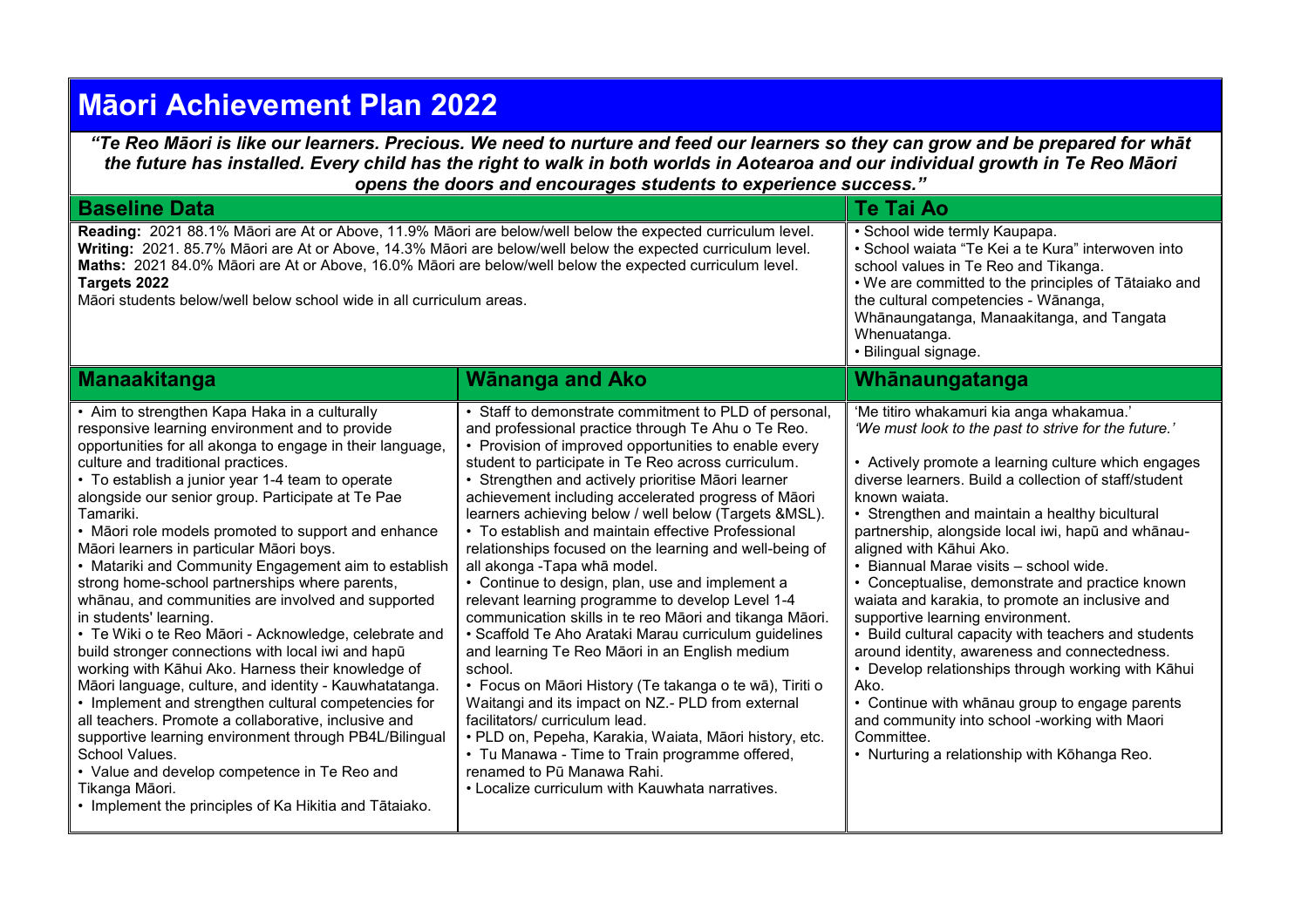| <b>Reading Achievement 2021 Analysis of Variance</b>                                                                                                                                                                                                                                                                                                                                                                                                                                                                                                                                                                                      |                                                                                                                                                                                                                                                                                                                                                                                                                                                                                                                                                                                                                                                                                                                                                                                                                                                 |                                                                                                                                                                                                                                                                                                                                                                                                         |                                                                                                                                                                                                                                                                                                                                                                |                                                                                                                                                                                                                                                                                                                                                                                                                                                                                                          |
|-------------------------------------------------------------------------------------------------------------------------------------------------------------------------------------------------------------------------------------------------------------------------------------------------------------------------------------------------------------------------------------------------------------------------------------------------------------------------------------------------------------------------------------------------------------------------------------------------------------------------------------------|-------------------------------------------------------------------------------------------------------------------------------------------------------------------------------------------------------------------------------------------------------------------------------------------------------------------------------------------------------------------------------------------------------------------------------------------------------------------------------------------------------------------------------------------------------------------------------------------------------------------------------------------------------------------------------------------------------------------------------------------------------------------------------------------------------------------------------------------------|---------------------------------------------------------------------------------------------------------------------------------------------------------------------------------------------------------------------------------------------------------------------------------------------------------------------------------------------------------------------------------------------------------|----------------------------------------------------------------------------------------------------------------------------------------------------------------------------------------------------------------------------------------------------------------------------------------------------------------------------------------------------------------|----------------------------------------------------------------------------------------------------------------------------------------------------------------------------------------------------------------------------------------------------------------------------------------------------------------------------------------------------------------------------------------------------------------------------------------------------------------------------------------------------------|
| <b>Curriculum Area</b>                                                                                                                                                                                                                                                                                                                                                                                                                                                                                                                                                                                                                    | <b>Reading</b>                                                                                                                                                                                                                                                                                                                                                                                                                                                                                                                                                                                                                                                                                                                                                                                                                                  |                                                                                                                                                                                                                                                                                                                                                                                                         |                                                                                                                                                                                                                                                                                                                                                                |                                                                                                                                                                                                                                                                                                                                                                                                                                                                                                          |
| <b>Focus</b>                                                                                                                                                                                                                                                                                                                                                                                                                                                                                                                                                                                                                              | • All students are successfully able to access the New Zealand Curriculum as evidenced by achievement in relation to the<br>expected Curriculum Levels in Reading.<br>• Self-review to inform individual and school wide growth and development.<br>Provision of Professional Learning and Development.<br>Deliberate action and change to support our target learners.                                                                                                                                                                                                                                                                                                                                                                                                                                                                         |                                                                                                                                                                                                                                                                                                                                                                                                         |                                                                                                                                                                                                                                                                                                                                                                |                                                                                                                                                                                                                                                                                                                                                                                                                                                                                                          |
| <b>Baseline Data</b>                                                                                                                                                                                                                                                                                                                                                                                                                                                                                                                                                                                                                      | · 84.9% Māori are At or Above.<br>93.8% Pasifika are At or Above.<br>• Year 7 students were 63.3% At or Above (continued area of focus).<br>• Year 5 students were 78.6% At or Above.<br>• Whole School students were 84.9% At or Above.                                                                                                                                                                                                                                                                                                                                                                                                                                                                                                                                                                                                        |                                                                                                                                                                                                                                                                                                                                                                                                         |                                                                                                                                                                                                                                                                                                                                                                |                                                                                                                                                                                                                                                                                                                                                                                                                                                                                                          |
| <b>Targets</b>                                                                                                                                                                                                                                                                                                                                                                                                                                                                                                                                                                                                                            | • 80% of Whole School students to be achieving at or above the expected Curriculum Level.<br>• 2020 Year 7 students to be a target focus group as 36.7% identified as being below/well below the expected Curriculum Level.<br>2020 Year 5 students to be a target focus group as 21.4% identified as being below/well below the expected Curriculum Level.<br>2020 Year 3 students to be a target focus group as 16.7% identified as being below/well below the expected Curriculum Level.<br>• 2020 Māori students are an area of focus as 15.1% identified as being below/well below the expected Curriculum Level.<br>2020 Pasifika students are an area of focus as 6.2% identified as being below/well below the expected Curriculum Level.<br>• 75% of these students/targets to be achieving at or above the expected Curriculum Level. |                                                                                                                                                                                                                                                                                                                                                                                                         |                                                                                                                                                                                                                                                                                                                                                                |                                                                                                                                                                                                                                                                                                                                                                                                                                                                                                          |
| <b>Responsibility</b>                                                                                                                                                                                                                                                                                                                                                                                                                                                                                                                                                                                                                     | RTLB, Students                                                                                                                                                                                                                                                                                                                                                                                                                                                                                                                                                                                                                                                                                                                                                                                                                                  |                                                                                                                                                                                                                                                                                                                                                                                                         |                                                                                                                                                                                                                                                                                                                                                                | SMT, Literacy / Writing PLD Team, Literacy Leader, School Team Leaders, Teachers, P4C Leader, MSL Leader, LSC, RTLit,                                                                                                                                                                                                                                                                                                                                                                                    |
| <b>Specific Actions</b>                                                                                                                                                                                                                                                                                                                                                                                                                                                                                                                                                                                                                   |                                                                                                                                                                                                                                                                                                                                                                                                                                                                                                                                                                                                                                                                                                                                                                                                                                                 | <b>Expected Outcome</b>                                                                                                                                                                                                                                                                                                                                                                                 | <b>Analysis of Variance</b>                                                                                                                                                                                                                                                                                                                                    |                                                                                                                                                                                                                                                                                                                                                                                                                                                                                                          |
| • Term 1 PAT/Star data analysed and next steps<br>formulated for planning and teaching focus areas.<br>• Reading assessment used according to child's needs,<br>between Benchmarks and Probe.<br>• Teaching of learning qualities for improved growth mind-<br>set.<br>• P4C weekly lessons to improve reading comprehension.<br>• Implementing the Professional Growth Cycle for<br>teachers to reflect upon and improve practice.<br>• Apply learning around the NSS backpack learning<br>qualities.<br>• Make links to the Teaching Standards.<br>• NSS appraisal process and Annual targets.<br>Reading Recovery programme continued. |                                                                                                                                                                                                                                                                                                                                                                                                                                                                                                                                                                                                                                                                                                                                                                                                                                                 | • Targets are centred around<br>the achievement of the<br>priority learners (students<br>achieving Below or Well<br>Below their expected<br>Curriculum Level).<br>• Reading comprehension<br>will improve through higher<br>order thinking in P4C<br>lessons.<br>· Student achievement data<br>is analysed and action plans<br>developed.<br>• Data is used to inform next<br>steps, deliberate acts of | • Data reporting: continue<br>system for staff to complete<br>for Target/ Priority learners.<br>• Conferences / Reports<br>• Discussion held at team<br>meetings.<br>• SMS updated on a regular<br>basis.<br>• Class planning.<br>• Running Records<br>completed, information<br>analysed for next steps for<br>planning.<br>• Informal observations<br>notes. | • 80% of Whole School students to be<br>achieving at or above the expected Curriculum<br>Level. 82.9%<br>Positive outcome; as this is 2.9% above<br>expectation.<br>2020 Year 7 students to be a target focus<br>group as 36.7% identified as being below/well<br>below the expected Curriculum Level. 53.7%<br>Negative outcome; as this is a 17% decline.<br>However, in the 2021 T1 vs T4 data, the Year 8<br>students went from 65.7% below/well below to<br>53.7% indicating an improvement of 12%. |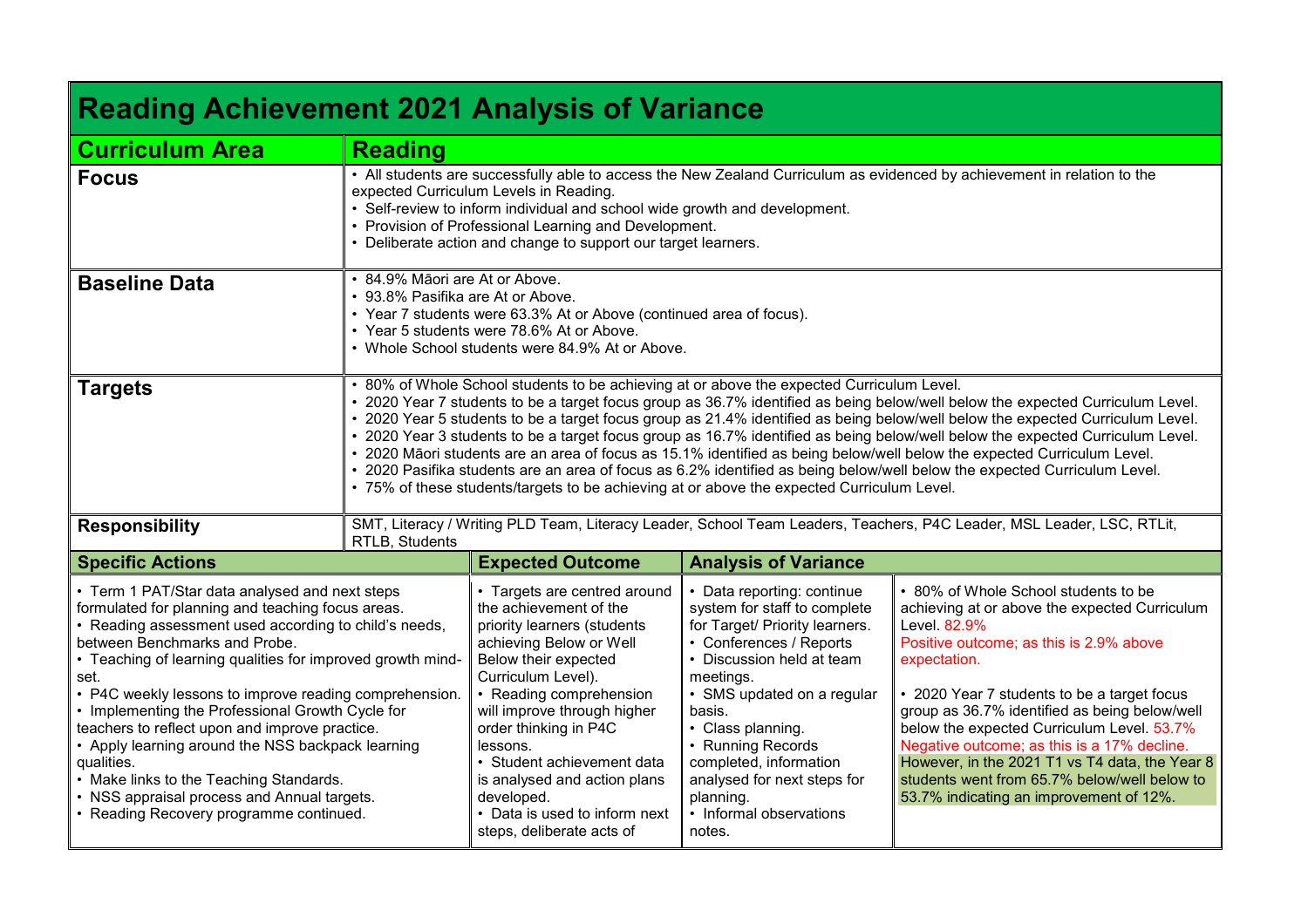| • Target students present in daily planning documents<br>(reviewed and discussed regularly).<br>• Extra support (TA) during Literacy time.<br>• Structured Literacy LLLL Year 1-4<br>• RTLit and/ or RTLB working with specific and identified<br>groups students - and staff.<br>• Using Decodable Texts school wide.<br>• 6 year nets completed to inform next steps in<br>consultation with the teacher of RR.<br>• Reading workshops for collaboration classes, continue<br>to build greater links between reading and writing for<br>students to experience literacy as a connected whole.<br>• Explicit teaching of 'The Code.'<br>• SMART Goals used in conjunction with students.<br>• Use of online reading resources - Steps Web, Study<br>Ladder, LLLL apps, Lexia, Bookmaker app<br>• AVAILLL Reading Programme.<br>• CSI Reading Programme.<br>• The Writing Book, Sheena Cameron & Louise<br>Dempsey. | teaching, improved<br>standards.<br>• Setting online programmes<br>to strengthen Literacy at<br>home, build home and school<br>connections, especially<br>during COVID-19 lockdowns. | • Students' reflections.<br>• On-going PLD for staff in<br>the key learning areas,<br>assessment, Inquiry, Growth<br>Mindset.<br>• Use of Decodable texts.<br>• Across school training on<br>Literacy with Liz Kane.<br>• Professional readings<br>shared with staff.<br>$\cdot$ 2021, a year that was<br>marked by disruption to<br>learning as a result of the<br>impact of COVID-19. | • 2020 Year 5 students to be a target focus<br>group as 21.4% identified as being below/well<br>below the expected Curriculum Level. 7.5%<br>Positive outcome; as this is a 13.9%<br>improvement.<br>• 2020 Year 3 students to be a target focus<br>group as 16.7% identified as being below/well<br>below the expected Curriculum Level. 17.6%<br>Negative outcome; as this is a 0.9% decline.<br>However, in the 2021 T1 vs T4 data, the Year 4<br>students went from 32.4% below/well below to<br>17.6% indicating an improvement of 14.8%.<br>• 2020 Māori students are an area of focus as<br>15.1% identified as being below/well below the<br>expected Curriculum Level. 11.9%<br>Positive outcome; as this is a 3.2%<br>improvement.<br>• 2020 Pasifika students are an area of focus<br>as 6.2% identified as being below/well below<br>the expected Curriculum Level. 28.6%<br>Negative outcome; as this is a 22.4% decline.<br>However, in the 2021 T1 vs T4 data, the<br>Pasifika students went from 35.7% below/well<br>below to 28.6% indicating an improvement of<br>$7.1\%$ .<br>• Māori students are a continued area of focus.<br>• Pasifika students are a continued area of<br>focus.<br>• 80% of Whole School students to be<br>achieving at or above the expected Curriculum<br>Level. |
|---------------------------------------------------------------------------------------------------------------------------------------------------------------------------------------------------------------------------------------------------------------------------------------------------------------------------------------------------------------------------------------------------------------------------------------------------------------------------------------------------------------------------------------------------------------------------------------------------------------------------------------------------------------------------------------------------------------------------------------------------------------------------------------------------------------------------------------------------------------------------------------------------------------------|--------------------------------------------------------------------------------------------------------------------------------------------------------------------------------------|-----------------------------------------------------------------------------------------------------------------------------------------------------------------------------------------------------------------------------------------------------------------------------------------------------------------------------------------------------------------------------------------|--------------------------------------------------------------------------------------------------------------------------------------------------------------------------------------------------------------------------------------------------------------------------------------------------------------------------------------------------------------------------------------------------------------------------------------------------------------------------------------------------------------------------------------------------------------------------------------------------------------------------------------------------------------------------------------------------------------------------------------------------------------------------------------------------------------------------------------------------------------------------------------------------------------------------------------------------------------------------------------------------------------------------------------------------------------------------------------------------------------------------------------------------------------------------------------------------------------------------------------------------------------------------------------------------------------|
|                                                                                                                                                                                                                                                                                                                                                                                                                                                                                                                                                                                                                                                                                                                                                                                                                                                                                                                     |                                                                                                                                                                                      |                                                                                                                                                                                                                                                                                                                                                                                         |                                                                                                                                                                                                                                                                                                                                                                                                                                                                                                                                                                                                                                                                                                                                                                                                                                                                                                                                                                                                                                                                                                                                                                                                                                                                                                              |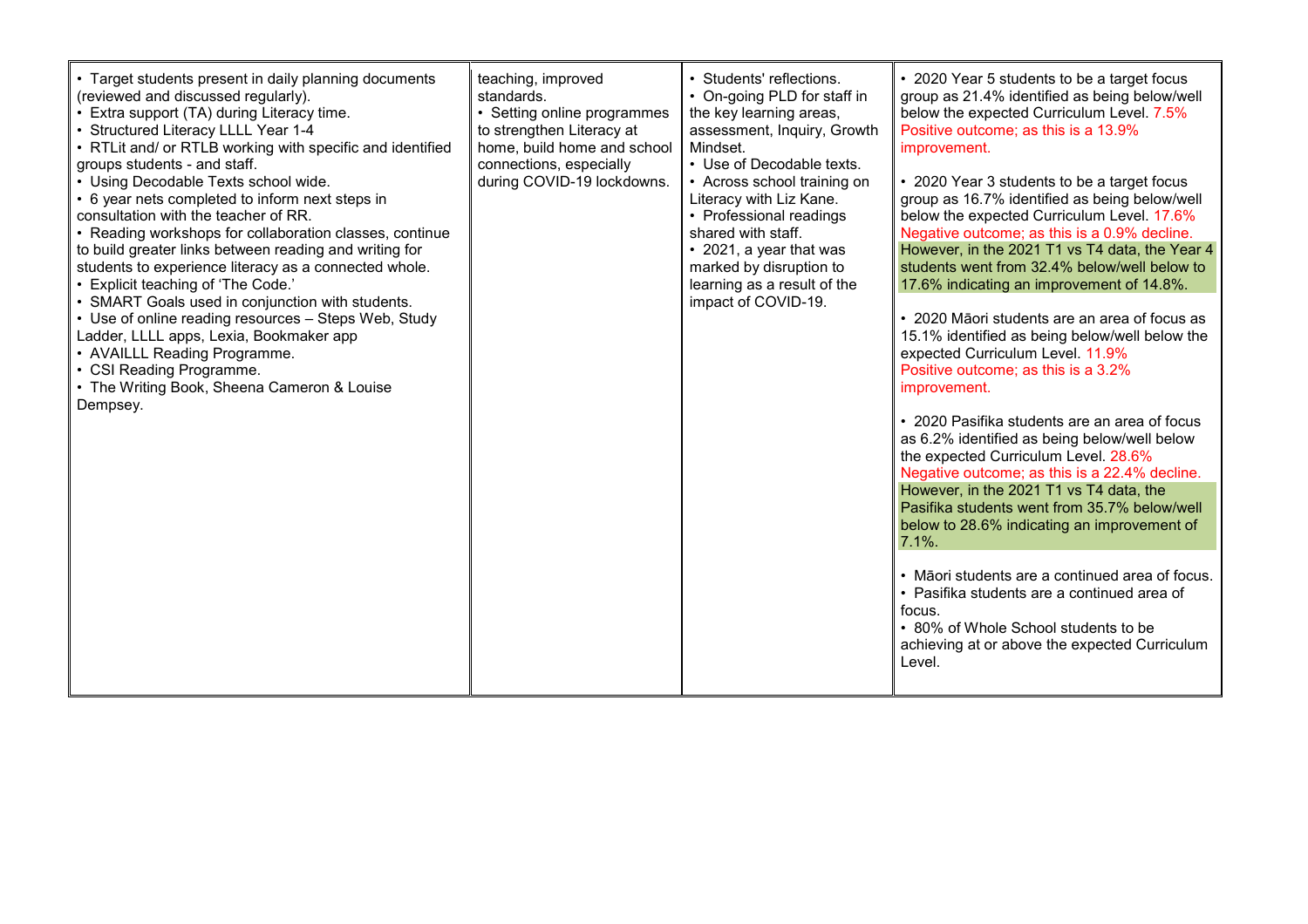| <b>Writing Achievement 2021 Analysis of Variance</b>                                                                                                                                                                                                                                                                                                                                                                                                                                                                                                                                                                                                                        |                                                                                                                                                                                                                                                                                                                                                                                                                                                                                                                                                                                                                                                                                                                                                                                                                                                |                                                                                                                                                                                                                                                                                                                        |                                                                                                                                                                                                                                                                                                                                                                    |                                                                                                                                                                                                                                                                                                                                                                                                                                                                                                             |
|-----------------------------------------------------------------------------------------------------------------------------------------------------------------------------------------------------------------------------------------------------------------------------------------------------------------------------------------------------------------------------------------------------------------------------------------------------------------------------------------------------------------------------------------------------------------------------------------------------------------------------------------------------------------------------|------------------------------------------------------------------------------------------------------------------------------------------------------------------------------------------------------------------------------------------------------------------------------------------------------------------------------------------------------------------------------------------------------------------------------------------------------------------------------------------------------------------------------------------------------------------------------------------------------------------------------------------------------------------------------------------------------------------------------------------------------------------------------------------------------------------------------------------------|------------------------------------------------------------------------------------------------------------------------------------------------------------------------------------------------------------------------------------------------------------------------------------------------------------------------|--------------------------------------------------------------------------------------------------------------------------------------------------------------------------------------------------------------------------------------------------------------------------------------------------------------------------------------------------------------------|-------------------------------------------------------------------------------------------------------------------------------------------------------------------------------------------------------------------------------------------------------------------------------------------------------------------------------------------------------------------------------------------------------------------------------------------------------------------------------------------------------------|
| <b>Curriculum Area</b>                                                                                                                                                                                                                                                                                                                                                                                                                                                                                                                                                                                                                                                      | <b>Writing</b>                                                                                                                                                                                                                                                                                                                                                                                                                                                                                                                                                                                                                                                                                                                                                                                                                                 |                                                                                                                                                                                                                                                                                                                        |                                                                                                                                                                                                                                                                                                                                                                    |                                                                                                                                                                                                                                                                                                                                                                                                                                                                                                             |
| <b>Focus</b>                                                                                                                                                                                                                                                                                                                                                                                                                                                                                                                                                                                                                                                                | • All students are successfully able to access the New Zealand Curriculum as evidenced by achievement in relation to the<br>expected Curriculum Levels in Writing.<br>Self-review to inform individual and school wide growth and development.<br>Provision of Professional Learning and Development.<br>• Deliberate action and change to support our target learners.                                                                                                                                                                                                                                                                                                                                                                                                                                                                        |                                                                                                                                                                                                                                                                                                                        |                                                                                                                                                                                                                                                                                                                                                                    |                                                                                                                                                                                                                                                                                                                                                                                                                                                                                                             |
| <b>Baseline Data</b>                                                                                                                                                                                                                                                                                                                                                                                                                                                                                                                                                                                                                                                        | • 70.1% Māori are At or Above.<br>• 75.1% Pasifika are At or Above.<br>• Year 7 students were 50% At or Above.<br>• Year 6 students were 65.2% At or Above.<br>• Year 5 students were 58.5% At or Above.<br>• Whole School students were 72% At or Above.                                                                                                                                                                                                                                                                                                                                                                                                                                                                                                                                                                                      |                                                                                                                                                                                                                                                                                                                        |                                                                                                                                                                                                                                                                                                                                                                    |                                                                                                                                                                                                                                                                                                                                                                                                                                                                                                             |
| <b>Targets</b>                                                                                                                                                                                                                                                                                                                                                                                                                                                                                                                                                                                                                                                              | • 80% of Whole School students to be achieving at or above the expected Curriculum Level.<br>• 2020 Year 7 students to be a target focus group as 50% identified as being below/well below the expected Curriculum Level.<br>2020 Year 6 students to be a target focus group as 34.8% identified as being below/well below the expected Curriculum Level.<br>2020 Year 5 students to be a target focus group as 41.5% identified as being below/well below the expected Curriculum Level.<br>• 2020 Māori students are an area of focus as 29.9% identified as being below/well below the expected Curriculum Level.<br>2020 Pasifika students are an area of focus as 24.9% identified as being below/well below the expected Curriculum Level.<br>• 75% of these students/targets to be achieving at or above the expected Curriculum Level. |                                                                                                                                                                                                                                                                                                                        |                                                                                                                                                                                                                                                                                                                                                                    |                                                                                                                                                                                                                                                                                                                                                                                                                                                                                                             |
| <b>Responsibility</b>                                                                                                                                                                                                                                                                                                                                                                                                                                                                                                                                                                                                                                                       | RTLB, Students                                                                                                                                                                                                                                                                                                                                                                                                                                                                                                                                                                                                                                                                                                                                                                                                                                 |                                                                                                                                                                                                                                                                                                                        |                                                                                                                                                                                                                                                                                                                                                                    | SMT, Literacy / Writing PLD Team, Literacy Leader, School Team Leaders, Teachers, P4C Leader, MSL Leader, LSC, RTLit,                                                                                                                                                                                                                                                                                                                                                                                       |
| <b>Specific Actions</b>                                                                                                                                                                                                                                                                                                                                                                                                                                                                                                                                                                                                                                                     |                                                                                                                                                                                                                                                                                                                                                                                                                                                                                                                                                                                                                                                                                                                                                                                                                                                | <b>Expected Outcome</b>                                                                                                                                                                                                                                                                                                | <b>Analysis of Variance</b>                                                                                                                                                                                                                                                                                                                                        |                                                                                                                                                                                                                                                                                                                                                                                                                                                                                                             |
| • Deliberate in planning for and collaborating to improve<br>our students spelling, punctuation and organisation in<br>written language.<br>• Moderation of school wide writing assessment developed<br>so that there is improved consistency and reliability of<br>assessment information.<br>• Implementing the Professional Growth Cycle for teachers<br>to reflect upon and improve practice.<br>• Make links to the Teaching Standards.<br>• Target students present in daily planning documents<br>(reviewed and discussed regularly).<br>• Apply learning around the NSS backpack learning<br>qualities.<br>• Moderate writing samples within teams more frequently. |                                                                                                                                                                                                                                                                                                                                                                                                                                                                                                                                                                                                                                                                                                                                                                                                                                                | • Direct teaching with<br>target Groups in Writing.<br>• Targets are centred<br>around the achievement of<br>the priority learners<br>(students achieving Below<br>or Well Below their<br>expected Curriculum<br>Level).<br>• Student's will be able to<br>give effective peer<br>feedback, evident on<br>google docs. | • Purchasing reading and<br>phonetical apps for priority<br>learning.<br>• RTLit worked with Target<br>students<br>• School wide moderation<br>took place<br>• Data gathered in writing to<br>help build a more<br>comprehensive overall teacher<br>judgement.<br>• Literacy leads and team<br>meetings to look at target<br>students and at teaching<br>practise. | • 80% of Whole School students to be<br>achieving at or above the expected Curriculum<br>Level. 87.5%<br>Positive outcome; as this is 7.5% above<br>expectation.<br>• 2020 Year 7 students to be a target focus<br>group as 50% identified as being below/well<br>below the expected Curriculum Level. 69.4%<br>Negative outcome; as this is a 19.4% decline.<br>However, in the 2021 T1 vs T4 data, the Year 8<br>students went from 77.8% below/well below to<br>69.4% indicating an improvement of 8.4%. |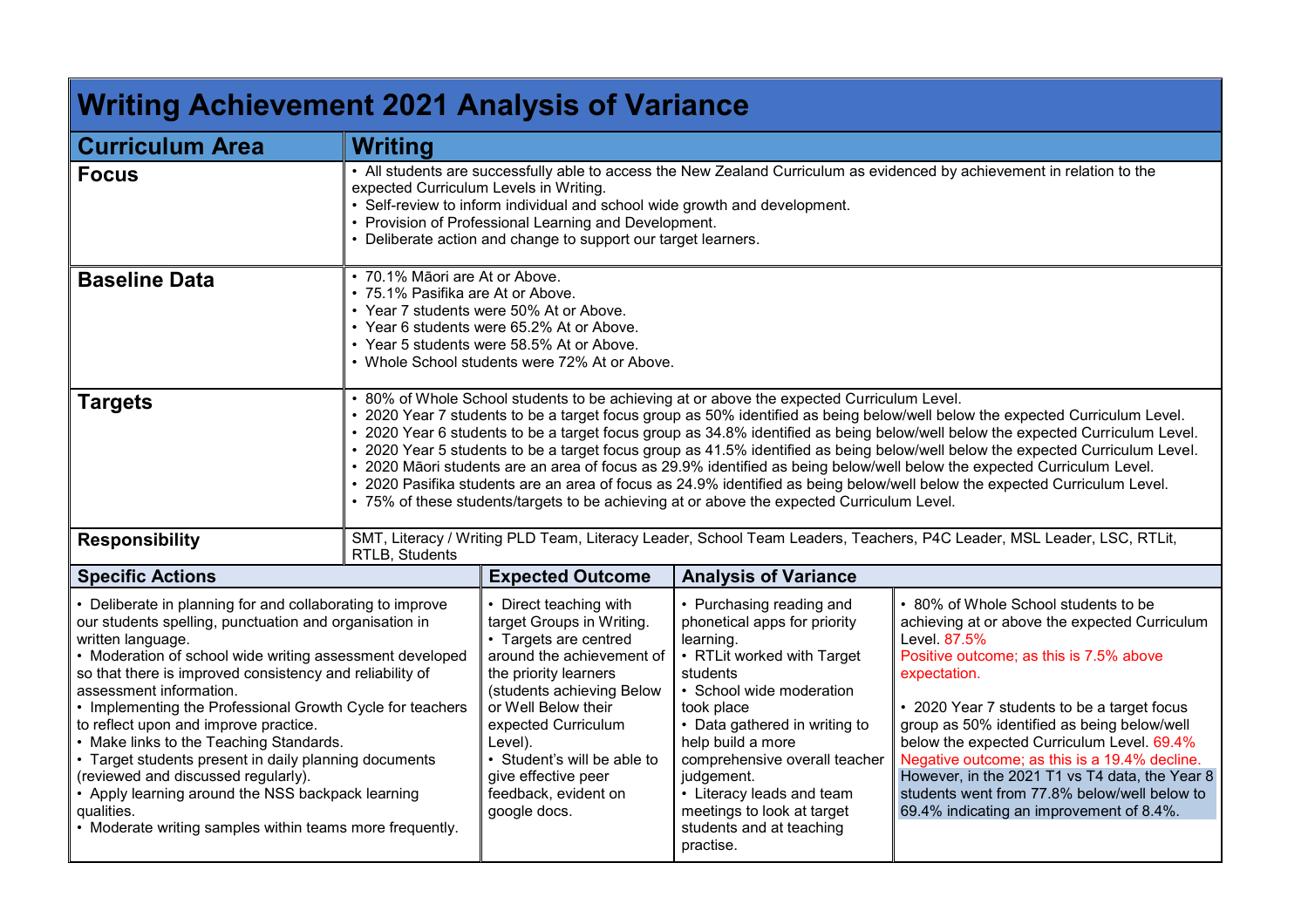| • Strong use of formative data collected to support and       | Improved spelling           | P4C lessons used to              | 2020 Year 6 students to be a target focus      |
|---------------------------------------------------------------|-----------------------------|----------------------------------|------------------------------------------------|
| guide on going progress of Target Students.                   | programme and spelling      | develop sentence patterns.       | group as 34.8% identified as being below/well  |
| • Continue to use digital devices in class to motivate,       | ages.                       | • Learning qualities and PLD     | below the expected Curriculum Level. 29.8%     |
| support and engage students.                                  | • Written feedback to       | on Growth Mindset and            | Positive outcome; as this is a 5% improvement. |
| • Explore effective apps to motivate writing.                 | teachers will inform next   | mindfulness has improved         |                                                |
| • Extra support (TA) during Literacy time.                    | steps.                      | children's dispositions towards  | • 2020 Year 5 students to be a target focus    |
| • Explore the use of google docs.                             | • Improved writing skills   | writing.                         | group as 41.5% identified as being below/well  |
| • Obtain Student Voice on writing programmes.                 | by target students.         | • The lockdown caused            | below the expected Curriculum Level. 17.5%     |
| • NSS progressions reviewed against NZ Curriculum             | • Improved effective        | disruption to students' learning | Positive outcome; as this is a 24%             |
| levels.                                                       | teaching practises in       | and prevented our PLD from       | improvement.                                   |
| • Focus on teaching students how to give effective peer       | writing programmes.         | gaining momentum and             |                                                |
| feedback.                                                     | Teachers upskilled.         | traction.                        | • 2020 Māori students are an area of focus     |
| • P4C weekly sessions to improve written skills.              | • Writing strategies used   |                                  | 29.9% identified as being below/well below the |
| • RTLit and/ or RTLB working with specific and identified     | will meet identified needs. |                                  | expected Curriculum Level. 19.4%               |
| groups students - and staff.                                  | Ongoing review and          |                                  | Positive outcome; as this is a 10.5%           |
| • Deliberate planning for and collaborating to improve our    | change as needed.           |                                  | improvement.                                   |
| students spelling-using the "Code", punctuation and           | • Ensured validity of       |                                  |                                                |
| organisation in written language.                             | OTJ's through moderation.   |                                  | • 2020 Pasifika students are an area of focus  |
| • Moderation of school wide writing assessment developed      | • Curriculum support        |                                  | 24.9% identified as being below/well below the |
| (in teams) so that there is improved consistency and          | programmes are put in       |                                  | expected Curriculum Level. 37.9%               |
| reliability of assessment information.                        | place.                      |                                  | Negative outcome; as this is a 13% decline.    |
| • TKI Writing Matrices used to assess student's writing -     | Setting online              |                                  | However, in the 2021 T1 vs T4 data, the        |
| reviewed against NZ Curriculum Levels.                        | programmes to strengthen    |                                  | Pasifika students went from 58.6% below/well   |
| • P4C weekly sessions to improve written skills.              | Literacy at home, build     |                                  | below to 37.9% indicating an improvement of    |
| • Explicit teaching of 'The Code.'                            | home and school             |                                  | 20.7%                                          |
| • Strengthen internal evaluation through coaching so that     | connections, especially     |                                  |                                                |
| teachers will take risks to adapt their teaching practice of  | during COVID-19             |                                  | Māori students are a continued area of focus.  |
| writing, developing experiences and activities to engage our  | lockdowns.                  |                                  | Pasifika students are a continued area of      |
| learner writers, selecting writing tasks that engage Māori    | • Targets are set, budgets  |                                  | focus.                                         |
| children and in particular the boys, including developing the | are reviewed for future PD/ |                                  | • 80% of Whole School students to be           |
| children's learning qualities.                                | Planning.                   |                                  | achieving at or above the expected Curriculum  |
| • PLD on developing the children's skills to reflect on their | • Curriculum support        |                                  | Level.                                         |
| own writing, the writing process, the NSS Explorer            | programmes are in place.    |                                  |                                                |
| Backpack of Learner Qualities.                                |                             |                                  |                                                |
| • PLD to develop strategies to increase student agency,       |                             |                                  |                                                |
| engagement and participation in writing, making writing       |                             |                                  |                                                |
| more meaningful to our Māori students.                        |                             |                                  |                                                |
|                                                               |                             |                                  |                                                |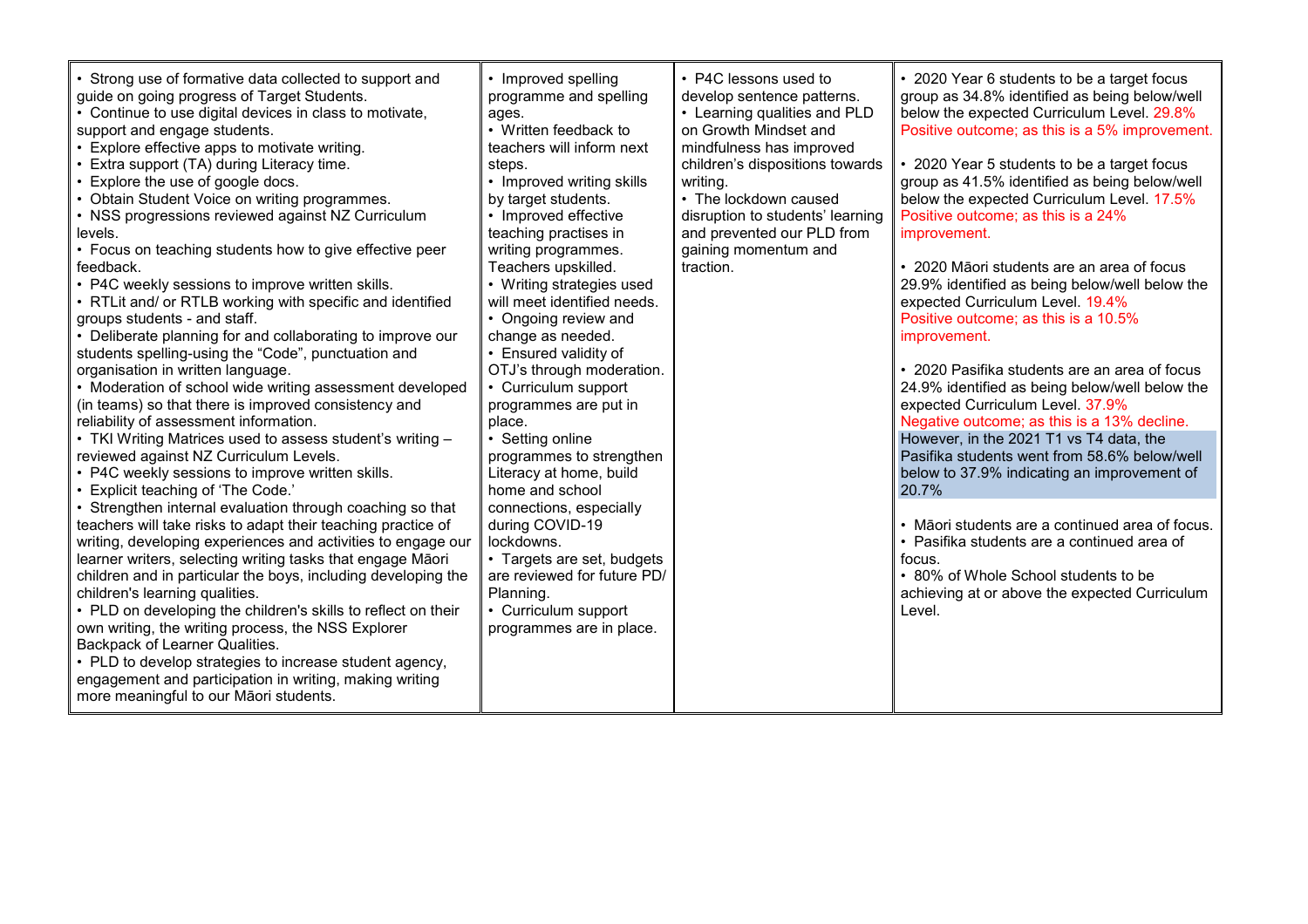| <b>Mathematics Achievement 2021 Analysis of Variance</b>                                                                                                                                                                                                                                                                                                                                                                                                                                                                                                                                                                                                                                    |                                                                                                                                                                                                                                                                                                                                                                                                                                                                                                                                                                                                                                                                                                        |                                                                                                                                                                                                                                                                                                                                                                                                                              |                                                                                                                                                                                                                                                                                                                                                             |                                                                                                                                                                                                                                                                                                                                                                                                                                                                                                                     |
|---------------------------------------------------------------------------------------------------------------------------------------------------------------------------------------------------------------------------------------------------------------------------------------------------------------------------------------------------------------------------------------------------------------------------------------------------------------------------------------------------------------------------------------------------------------------------------------------------------------------------------------------------------------------------------------------|--------------------------------------------------------------------------------------------------------------------------------------------------------------------------------------------------------------------------------------------------------------------------------------------------------------------------------------------------------------------------------------------------------------------------------------------------------------------------------------------------------------------------------------------------------------------------------------------------------------------------------------------------------------------------------------------------------|------------------------------------------------------------------------------------------------------------------------------------------------------------------------------------------------------------------------------------------------------------------------------------------------------------------------------------------------------------------------------------------------------------------------------|-------------------------------------------------------------------------------------------------------------------------------------------------------------------------------------------------------------------------------------------------------------------------------------------------------------------------------------------------------------|---------------------------------------------------------------------------------------------------------------------------------------------------------------------------------------------------------------------------------------------------------------------------------------------------------------------------------------------------------------------------------------------------------------------------------------------------------------------------------------------------------------------|
| <b>Curriculum Area</b>                                                                                                                                                                                                                                                                                                                                                                                                                                                                                                                                                                                                                                                                      | <b>Mathematics</b>                                                                                                                                                                                                                                                                                                                                                                                                                                                                                                                                                                                                                                                                                     |                                                                                                                                                                                                                                                                                                                                                                                                                              |                                                                                                                                                                                                                                                                                                                                                             |                                                                                                                                                                                                                                                                                                                                                                                                                                                                                                                     |
| <b>Focus</b>                                                                                                                                                                                                                                                                                                                                                                                                                                                                                                                                                                                                                                                                                |                                                                                                                                                                                                                                                                                                                                                                                                                                                                                                                                                                                                                                                                                                        | expected Curriculum Levels in Maths.<br>• Self-review to inform individual and school wide growth and development.<br>Provision of Professional Learning and Development.<br>Deliberate action and change to support our target learners.                                                                                                                                                                                    |                                                                                                                                                                                                                                                                                                                                                             | • All students are successfully able to access the New Zealand Curriculum as evidenced by achievement in relation to the                                                                                                                                                                                                                                                                                                                                                                                            |
| <b>Baseline Data</b>                                                                                                                                                                                                                                                                                                                                                                                                                                                                                                                                                                                                                                                                        | • 87% Māori are At or Above.<br>83.3% Pasifika are At or Above.<br>• Year 8 students were 60.3% At or Above.<br>• Year 7 students were 50% At or Above.<br>• Year 6 students were 78.3% At or Above.<br>• Year 5 students were 87.8% At or Above.<br>• Whole School students were 82% At or Above.                                                                                                                                                                                                                                                                                                                                                                                                     |                                                                                                                                                                                                                                                                                                                                                                                                                              |                                                                                                                                                                                                                                                                                                                                                             |                                                                                                                                                                                                                                                                                                                                                                                                                                                                                                                     |
| <b>Targets</b>                                                                                                                                                                                                                                                                                                                                                                                                                                                                                                                                                                                                                                                                              | 80% of Whole School students to be achieving at or above the expected Curriculum Level.<br>2020 Year 7 students to be a target focus group as 50% identified as being below/well below the expected Curriculum Level.<br>2020 Year 6 students to be a target focus group as 21.7% identified as being below/well below the expected Curriculum Level.<br>2020 Māori students are an area of focus as 13% identified as being below/well below the expected Curriculum Level.<br>2020 Pasifika students are an area of focus as 16.7% identified as being below/well below the expected Curriculum Level.<br>• 75% of these students/targets to be achieving at or above the expected Curriculum Level. |                                                                                                                                                                                                                                                                                                                                                                                                                              |                                                                                                                                                                                                                                                                                                                                                             |                                                                                                                                                                                                                                                                                                                                                                                                                                                                                                                     |
| <b>Responsibility</b>                                                                                                                                                                                                                                                                                                                                                                                                                                                                                                                                                                                                                                                                       |                                                                                                                                                                                                                                                                                                                                                                                                                                                                                                                                                                                                                                                                                                        | SMT, Mathematics Leader, Team Leaders, Teachers, LSC, RTLB, Students                                                                                                                                                                                                                                                                                                                                                         |                                                                                                                                                                                                                                                                                                                                                             |                                                                                                                                                                                                                                                                                                                                                                                                                                                                                                                     |
| <b>Specific Actions</b>                                                                                                                                                                                                                                                                                                                                                                                                                                                                                                                                                                                                                                                                     |                                                                                                                                                                                                                                                                                                                                                                                                                                                                                                                                                                                                                                                                                                        | <b>Expected Outcome</b>                                                                                                                                                                                                                                                                                                                                                                                                      | <b>Analysis of Variance</b>                                                                                                                                                                                                                                                                                                                                 |                                                                                                                                                                                                                                                                                                                                                                                                                                                                                                                     |
| • Target students present in daily planning documents<br>(reviewed and discussed regularly).<br>• Create expectations for Mathematics delivery and<br>assessment.<br>• Maths PLD Leaders carry out observations to oversee<br>effective maths programmes.<br>• Make links to the Teaching Standards.<br>• Staff meeting focus each time on one of the 3 curriculum<br>focus areas as PLD for whole staff.<br>• Apply learning around the NSS backpack learning<br>qualities.<br>• P4C weekly lessons to improve thinking, problem<br>solvina.<br>• Investigate ways to make Maths more meaningful to our<br>Māori/Pasifika students.<br>• Motivation and engagement of open ended problems. |                                                                                                                                                                                                                                                                                                                                                                                                                                                                                                                                                                                                                                                                                                        | • Identified action plans and<br>strategies to improve Maths<br>progress.<br>• PLD to all staff on school<br>wide Maths expectations<br>ongoing.<br>• Direct teaching with target<br>groups throughout year in<br>Mathematics.<br>• Targets are centred<br>around the achievement of<br>the priority learners<br>(students achieving Below<br>or Well Below their<br>expected Curriculum Level).<br>• Improved conversations | • CAAP plan for Maths<br>continued.<br>• Development of the<br>teacher practice in Maths<br>pedagogy has improved<br>dispositions and PLD in<br>Coaching supported change<br>in teacher practice.<br>• Target Students were<br>monitored<br>• eLearning opportunities<br>included in the teaching<br>programme.<br>• Parenting programmes did<br>not occur. | • 80% of Whole School students to be achieving<br>at or above the expected Curriculum Level.<br>78.3%<br>Negative outcome; as this is 1.7% below<br>expectation.<br>However, in the 2021 T1 vs T4 data, the Whole<br>School students went from 36% below/well<br>below to 21.7% indicating an improvement of<br>14.3%.<br>• 2020 Year 7 students to be a target focus<br>group as 50% identified as being below/well<br>below the expected Curriculum Level. 62.9%<br>Negative outcome; as this is a 12.9% decline. |